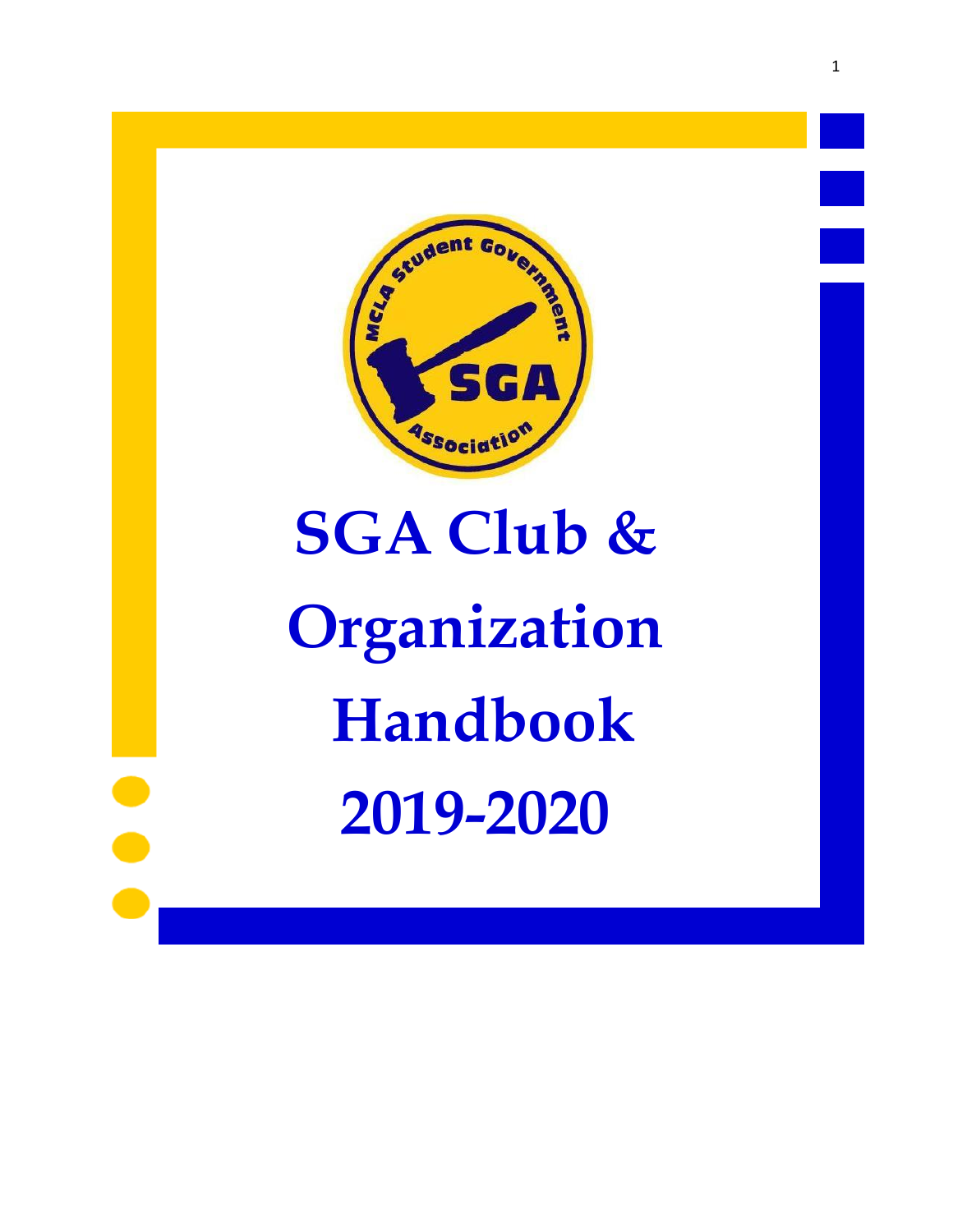# WHAT'S INSIDE……….

# TABLE OF CONTENTS

| $\mathsf{L}$ | <b>Student Organization Basics</b>     | p.4       |  |
|--------------|----------------------------------------|-----------|--|
|              | a. Starting a new club                 | p.4       |  |
|              | b. Writing a constitution              | p. 4      |  |
|              | c. Club/ organization responsibilities | p. 4-5    |  |
|              | d. Loss of recognition                 | p.5       |  |
| II.          | <b>Club Advisors</b>                   | $p.6 - 8$ |  |
| III.         | Van Rental and hotels                  | p. 8      |  |
| IV.          | <b>Fundraising</b>                     | p. 9      |  |
| V.           | Advertising                            | p. 9-13   |  |
|              | a. Social media/ presence              | p. 10     |  |
|              | b. Flyers/copies                       | p. 11     |  |
| VI.          | <b>Travel</b>                          | p. 13-14  |  |
| VII.         | <b>Club Resources</b>                  | p. 14-18  |  |
|              | a. How to run a meeting                | p. 14-15  |  |
|              | b. Parliamentary procedure             | p. 16     |  |
|              | c. Recruitment tips                    | p. 16     |  |
| VIII.        | <b>Event Planning Resources</b>        | p. 18-22  |  |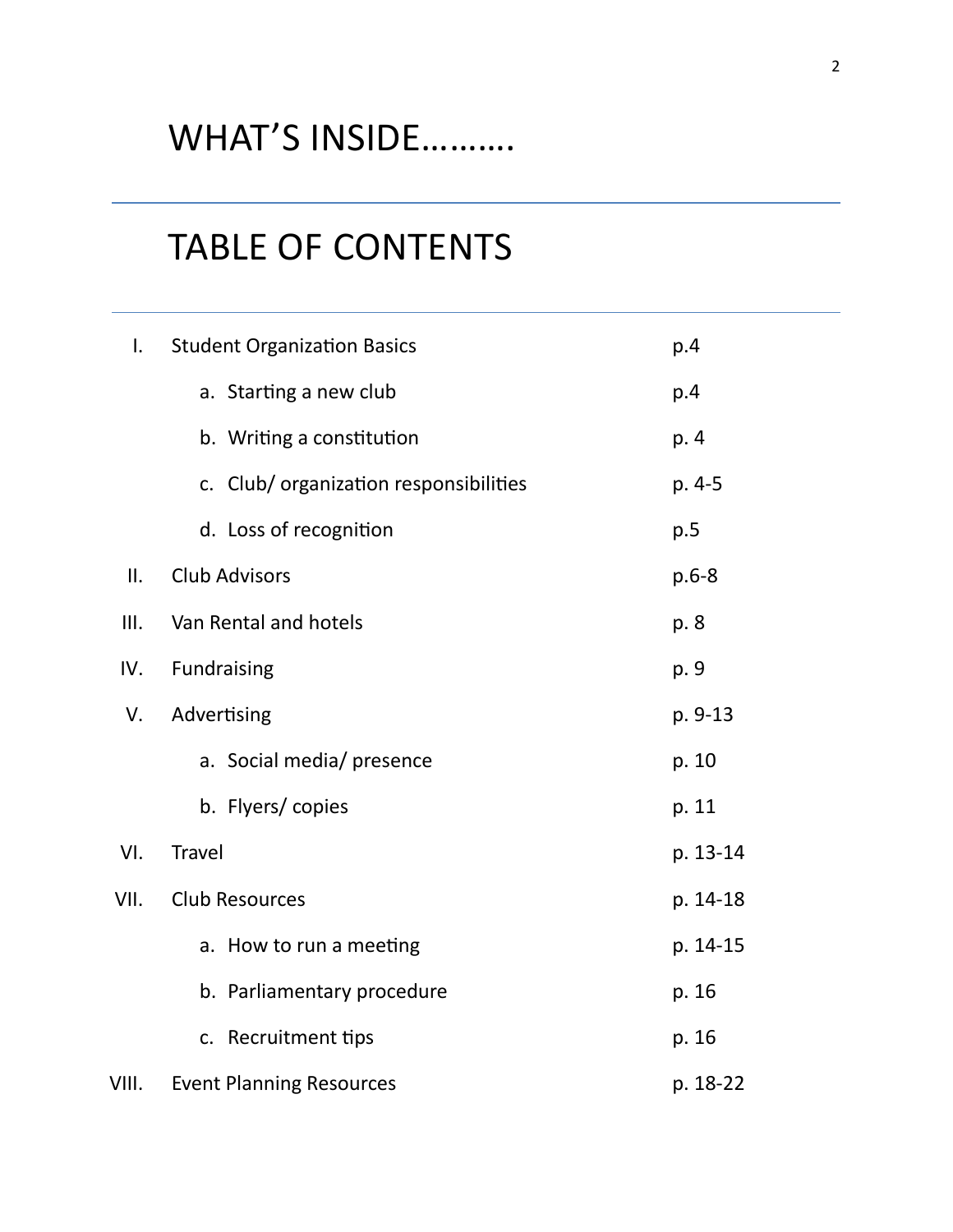|     | a. Rent a campus space            | p. 18    |
|-----|-----------------------------------|----------|
|     | b. Rent a banner space            | p. 18    |
|     | c. Hire a performer               | p. 19    |
|     | d. Borrow SGA equipment           | p. 19    |
|     | e. SGA Office supplies            | p. 20    |
|     | f. Co-sponsoring                  | p. 21    |
| IX. | <b>Funding and Budgeting</b>      | p. 22-25 |
|     | a. SGA funding procedure          | p. 22-23 |
|     | b. Write a purchase order         | p. 23-24 |
|     | c. SGA credit card/ Walmart cards | p. 24    |
|     | d. Fundraising                    | p. 25    |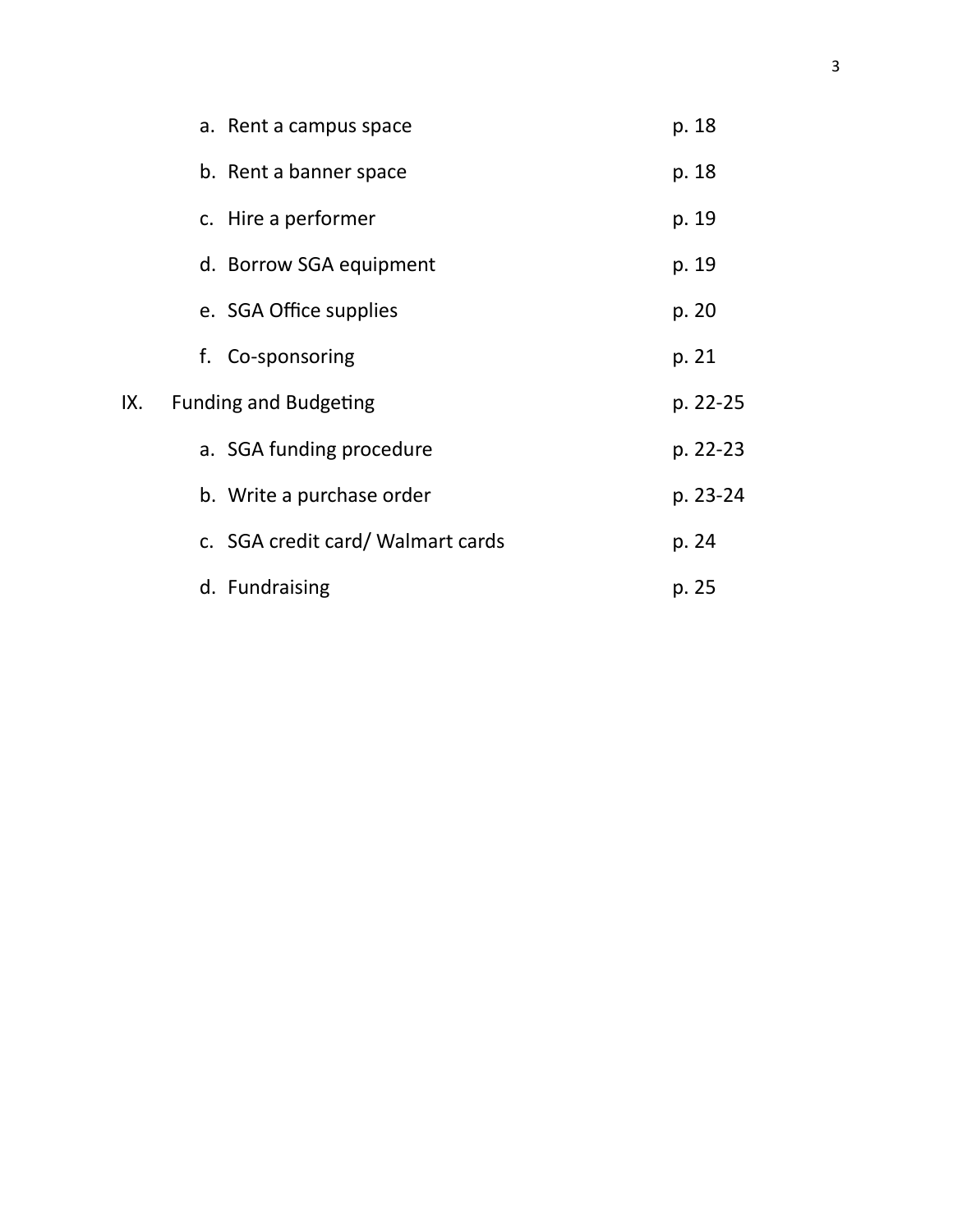# **Student Organization Basics**

#### **Starting a new club**

To become an officially recognized SGA Club:

○ Fill out [New SGA Club Form](https://www.mcla.edu/Student_Life/studentdevelopment/studentgovernment/organization-basics/index) stating the purpose of the new club

○ List the four current executive board officers (names and addresses)

○ The name and information of the club advisor

○ Create and submit a copy of the club constitution to the SGA Parliamentarian

\*\*Sports clubs must also submit signed copies of the [Club Sports Participation Agreement](https://www.mcla.edu/Student_Life/studentdevelopment/studentgovernment/organization-basics/index) from each member.

The submitted constitution must be approved by the SGA Constitution Committee and completely comply with the SGA Constitution. Once passed through the Constitution Committee, the club or organization must receive a two-thirds vote of the SGA Student Senate in order to achieve recognition.

\*It is required to have at least 14 members, including the four officers, and one advisor. Each club or organization must be nonprofit, non-discriminate and run by students.

#### **Writing a new constitution**

The constitution is the most important organizational document clubs or organizations will have. It provides direction and guidance for all members, as well as outlining policies and procedures. The language needs to be clear and concise, leaving little to interpretation. Depending on the complexity of the student organization, the constitution may range from one page to many. An organization's constitution must include several important components in order for the group to function efficiently and to protect the rights of all members. Click here for a full list of the [Important Components for Writing a New Constitution.](https://www.mcla.edu/Student_Life/studentdevelopment/studentgovernment/organization-basics/index)

Once the constitution is created it must be submitted to SGA for their approval. It is important to keep in mind that any club or organization constitution be in agreement and support the SGA Constitution. The SGA Parliamentarian can offer any help or assistance if needed in creating a constitution.

#### **Club/Organization Responsibilities**

To maintain recognition within SGA and receive funding, there are certain requirements each club or organization must follow. They must:

1. Send its President and Treasurer to one finance meeting held each semester with the SGA Budget Finance Committee as well as any other mandated SGA club and organization meeting or workshop.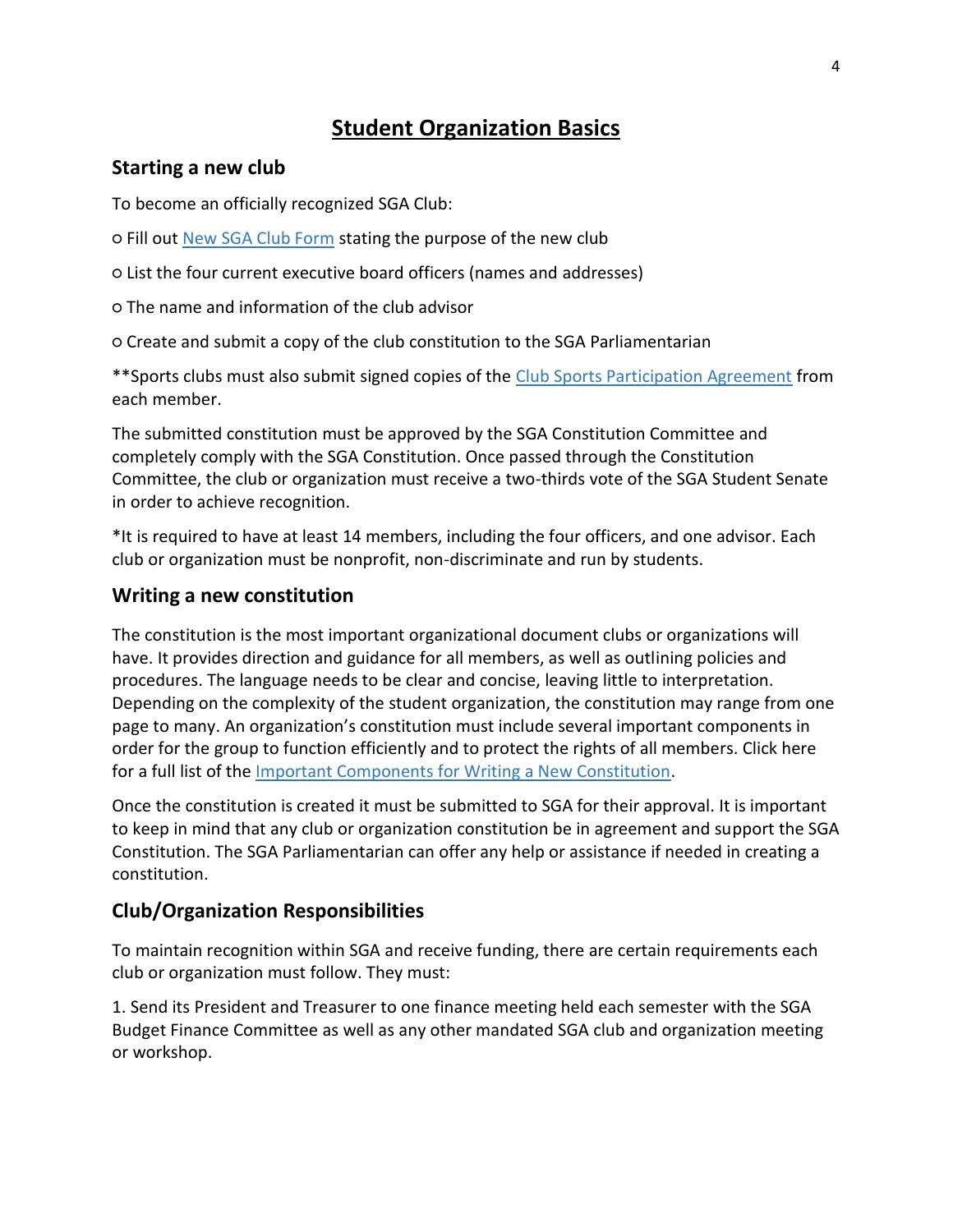2. Keep and submit, to the SGA (via SGA@mcla.edu), a record of all meeting agendas and minutes.

3. Follow all budgetary procedures as outlined in [Financial Resources.](http://www.mcla.edu/Student_Life/studentdevelopment/studentgovernment/financial-resources/index)

4. Submit a current list of the officers to the Coordinating Vice President and SGA Office Manager.

5. Complete any programming requirements as outlined by the constitution.

6. Adhere to the [SGA Non-Hazing Policy.](https://www.mcla.edu/Student_Life/studentdevelopment/studentgovernment/organization-basics/index)

All information submitted to the Coordinating Vice President and Office Manager is filed in the appropriate file within the SGA Office. This helps to provide a history for future members of each club.

#### **Loss of Recognition**

If a club or organization fails to meet certain requirements, there is the possibility that they will lose recognition within the senate. Before a club or organization loses its recognition, charges must be brought before the Constitution Committee for their recommendation and then sent to the senate. A vote of loss of recognition must attain a 2/3 vote of the student senate.

#### **A club or organization may lose its recognition or funding for any one of the following reasons:**

○ Failure to abide with the SGA Constitution and its By-Laws

○ Inactivity for a period of three (3) consecutive semesters

○ Failure to meet the requests made by the SGA Student Senate regarding finances, constitutions, etc.

○ Extenuating circumstances deemed necessary by the Student Senate

#### **Upon the loss of recognition by the SGA, the following will occur:**

○ Funds accrued in the clubs' or organizations' account will revert back to the SGA's Student Activities Fee Operating Budget.

○ The club or organization will not be eligible for funding by the SGA.

○ The club or organization's name will not appear in the club booklet.

○ The club or organization will not be allowed to use any SGA services available to recognized groups.

Students interested in establishing a similar club or organization at a later time must follow the normal new club eligibility requirements as listed previously.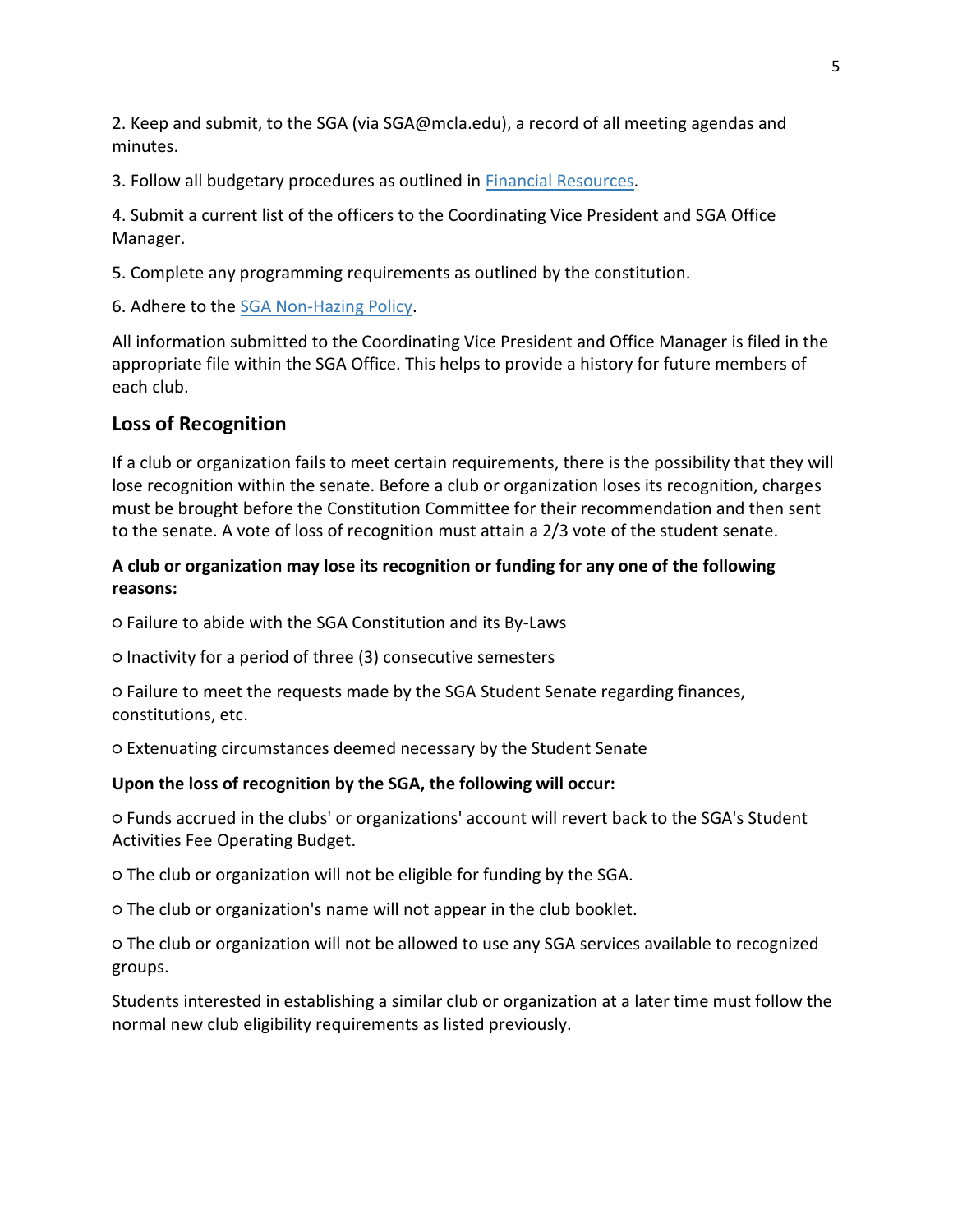# **Club/organization advisor**

The advisor must be a member of the faculty, staff or the administration and they will serve as a liaison between the college and the club or organization. It is important to keep in mind that an advisor's role is to advise, not to lead the club or organization. They are to assist the club or organization with things such as budget maintenance, creating/amending the constitution, planning programs, running meetings or solving any problems that may come up. Additionally, advisors can provide new members with the history and background of the club or organization. From year to year, often semester to semester, clubs and organizations experience some type of membership turnover. Advisors have knowledge as to why the club was founded, what its guiding principles are, as well as any traditions the club may have and can pass that along to new members. An advisor can have a very positive effect of the success of a club or organization, and because of that, members of the club or organization need to take the time to seek out the appropriate advisor.

#### **Choosing Your Advisor**

When deciding who should serve as the advisor, there are a number of factors that should be considered:

#### 1. Their Connection to the Club or Organization

○ How much knowledge do they have about the club or organization and its purpose?

○ Are they interested in what the club or organization represents?

○ How much knowledge do they have about the subject of the club or organization?

#### 2. Their Level of Availability

○ Do they have the time to devote to the club or organization?

○ How willing are they to attend meetings or programs held in the evenings or on the weekends?

#### 3. Their Interest in Being an Advisor

○ How much do they want to serve as an advisor?

○ What experiences do they have that will make them an effective advisor?

It is important that there be open and clear communication between the advisor and the club or organization. Out of that communication should develop a relationship based on trust and respect. The advisor must be able to depend on the club or organization to act professionally and responsibly and the club or organization should be able to rely on the advisor for advice and opinions. When searching for an advisor it is very important to keep all these things in mind.

#### **The Role of the Advisor**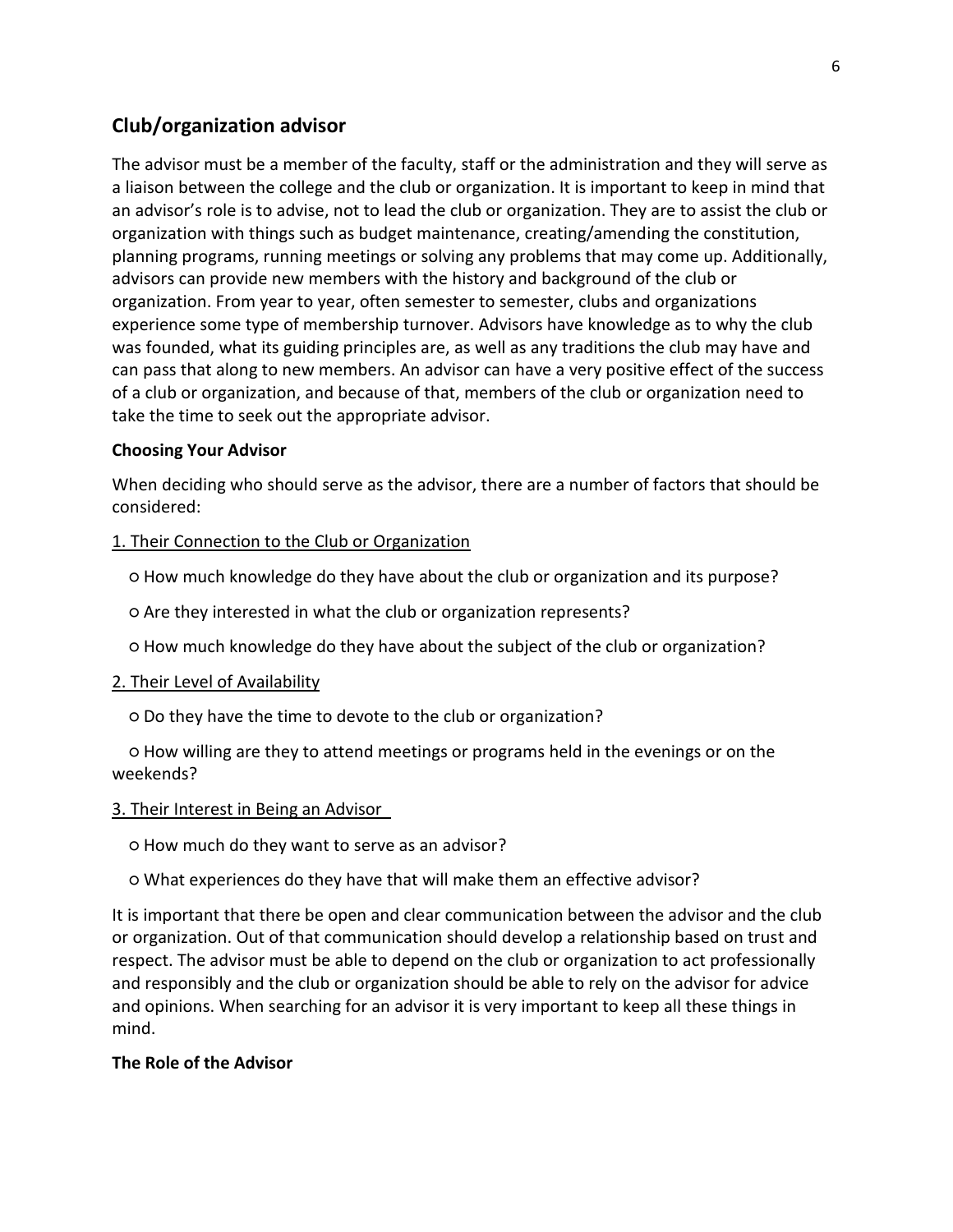The advisor plays an important role within the organization. During the initial stages of the advisor/organization relationship it is very important that expectations are discussed and that the role the advisor is going to play within the organization is decided upon. If changes take place during the course of the year, either on the part of the advisor, or the group, the role may need to be renegotiated and redefined.

See [Role of the Advisor Worksheet](https://www.mcla.edu/Student_Life/studentdevelopment/studentgovernment/organization-basics/index) that club members may want to use when working with their advisor. This form is designed to help members of the group and the advisor discuss the various roles the advisor may have. By ranking the different expectations of an advisor, members can arrive at a clear and agreed upon role of the advisor.

Once an agreement has been reached between the advisor and the group it may be helpful to put that agreement in writing. "Here is an example of an advisor's contract that may be used". If ever a problem arises, this contract can be referred back to help answer any questions. If a written contract is used, the advisor should be given a copy and one should be kept with other club or organization files.

Each club or organization will use their advisor differently depending on their expectations and needs, but there are some minimum expectations that each group should have. Click here for a list of [The Expectations and Responsibilities of the Advisor.](https://www.mcla.edu/Student_Life/studentdevelopment/studentgovernment/organization-basics/index)

#### **Member Responsibility**

Clubs and organizations play an important role in the advisor/groups relationship. Members need to supply their advisor with all the information they need in order to be successful. Just as clubs and organizations should be able to rely on their advisor, the advisor should be able to rely on the group. The following are ways that clubs and organizations can help their advisor.

○ Provide the advisor with information about the club's activities and structure (if the advisor is new)

- Inform the advisor of meeting times
- Keep the advisor updated on the club's financial situation
- Bring the club's plans and problems to the advisor's attention
- Make use of the advisor's background and knowledge
- Invite the advisor to activities
- Make the advisor feel welcome and a part of the group
- Show appreciation for the advisor's services

○ Distribute the minutes of all meetings and other club or organization materials (constitution, rosters, etc.)

○ Be willing to discuss any dissatisfaction members have with the advisor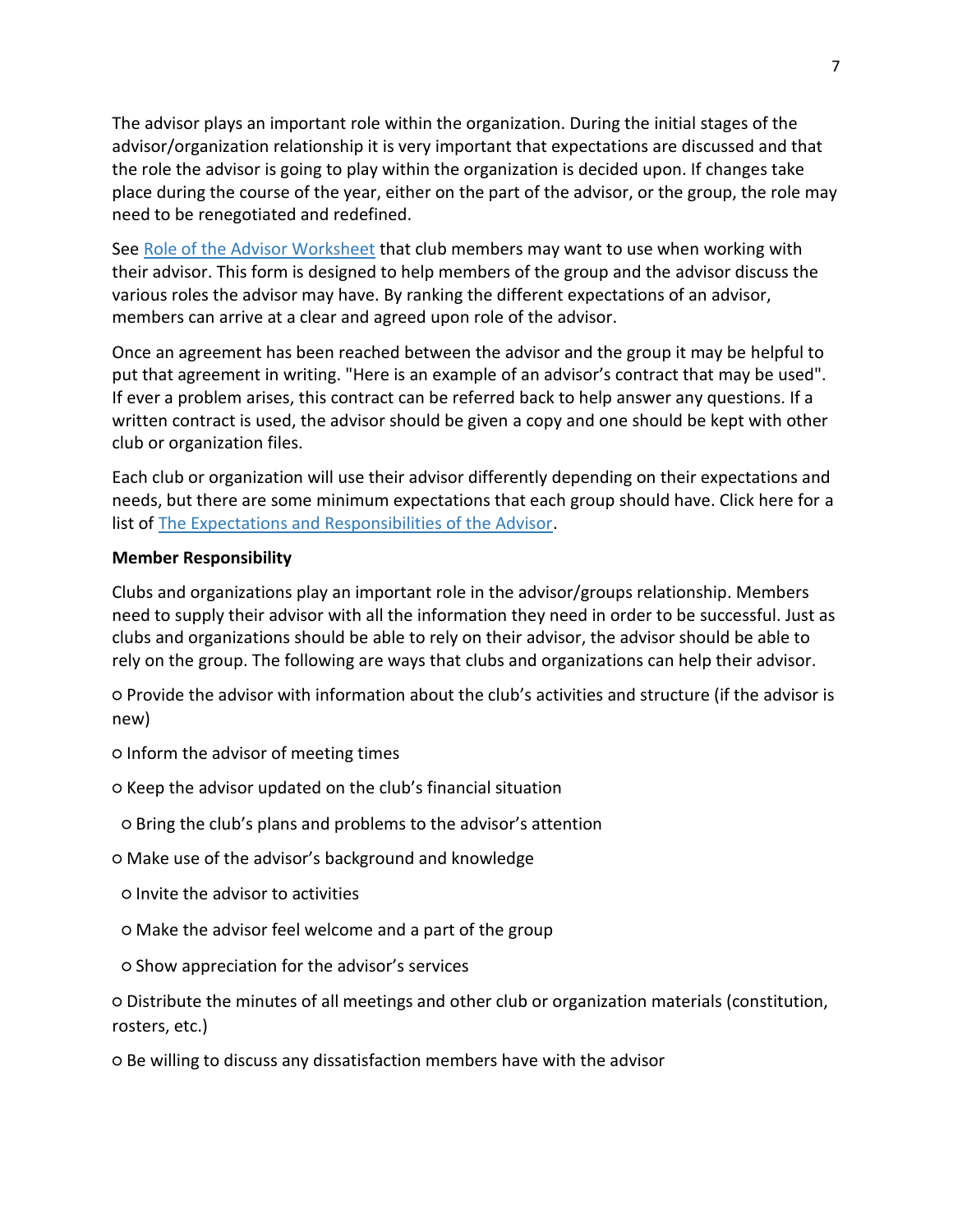There may be times when the relationship between the group and advisor simply is not working. If, after attempts have been made to resolve the conflict and the situation has not changed, the Coordinating Vice-President should be contacted so that they may help. Sometimes the problem may be a simple communication issue that can be solved easily. Other times it may not be able to be fixed. In those cases, a new advisor may need to be found and the Coordinating Vice-President can assist in that process.

There are no set definitions of expectations, rules or blue prints to a successful advisor. A good advisor is an advocate, challenger, counselor, educator, encourager, historian, listener, problem solver, supporter and role model. Each advisor's style will depend on the person and the club or organization. Communication between each is essential for a successful relationship.

# **Van rental**

Contact the SGA Office Manager for MCLA van reservations. Please note that the College has a limited number of vans available for clubs and organizations to use so plan ahead. All Travel Forms (See Travel Policy below) MUST be filled out for any/all van reservations.

When MCLA vans are unavailable SGA recommends "Enterprise Rent-A-Car." In order to do this the SGA Office Manager must be contacted and they will work with the rental agency. No club or organization should rent any vehicle on their own. Any club or organization that does rent a vehicle on their own will be responsible for all costs and will not be reimbursed.

#### **Procedure for MCLA Van Reservations:**

1. Anyone driving the vehicles must be certified through Public Safety. Anyone not driver certified through Public Safety will be unable to use the vehicles. To become Van Certified you must be 20 years of age and have a minimum of two years driving experience. In addition, you must complete an "orientation" program as well as conduct a "road test. Contact Public Safety for more information concerning the training sessions.

2. Vehicle requests and reservations for all clubs or organizations must be approved by and go through SGA.

3. A Travel Requisition Form must be filled out for all vehicle use, regardless of where you are traveling. A roster of participants should be included on the SGA approval form to be submitted to Public Safety at the latest by the day before the event along with a typed itinerary.

4. Keys must be picked up and returned to the Public Safety Office, along with the approval form issued by SGA.

5. All drivers must show a valid driver's license before he/she is given the keys to the van.

6. Every driver is issued a pin number for gas purchases only. Students charging non-gas items will be responsible for those charges, face disciplinary hearings and may forfeit future vehicle use.

7. Each driver is required to fill out and turn into Public Safety at the return of their trip, a Vehicle Mileage Form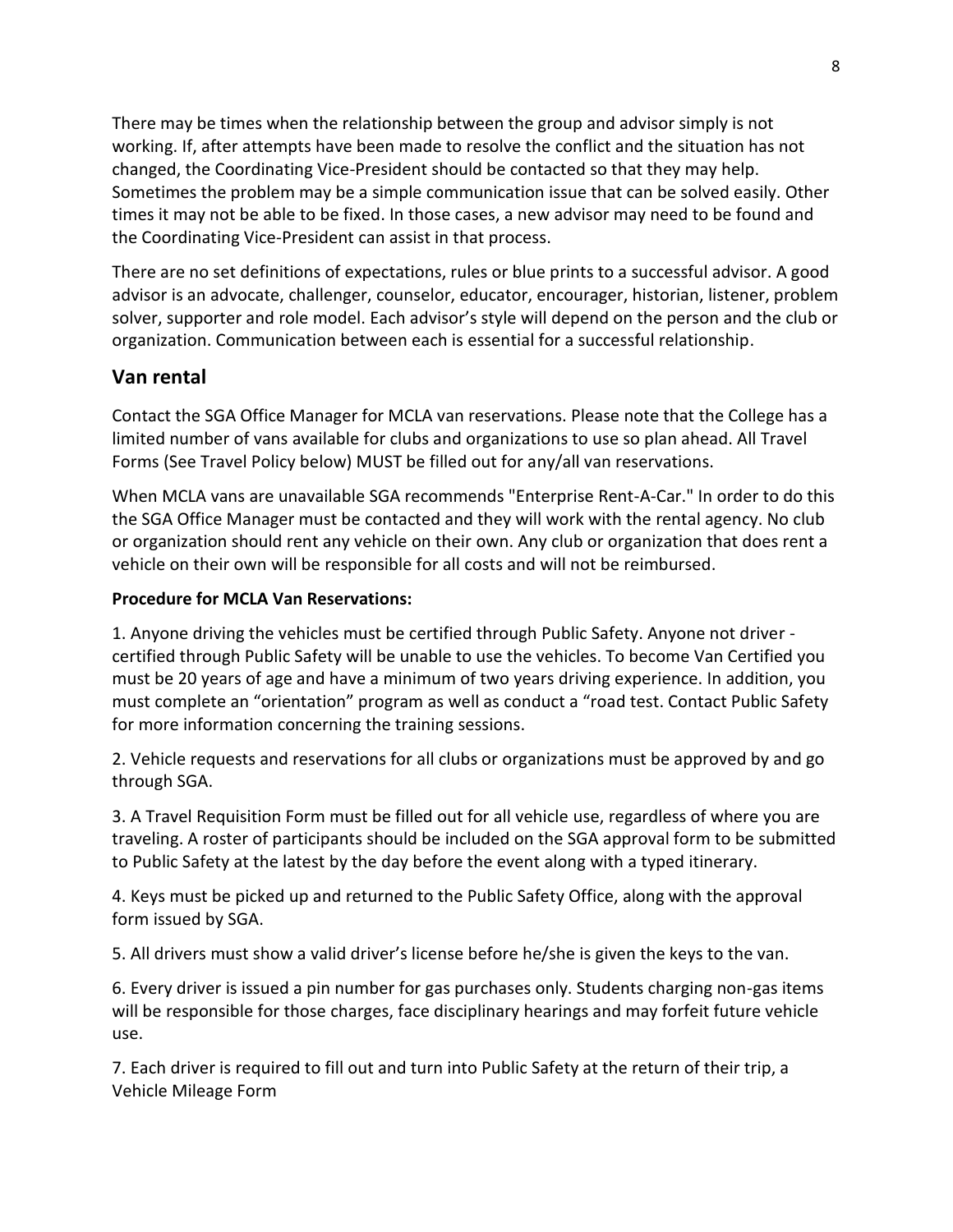#### **Car rentals**

If an MCLA van is not available for the dates/ times a club wishes to travel and there are no other dates that the trip can be changed to; a rental car can be requested through Amanda Schuler in CC316.

The driver must be at least 21 years old and supply a copy of their drivers license.

The largest vehicle that can be rented is a 12 passenger that requires someone at least 25 years of age to operate and no one under the age of 18 is allowed to travel in this vehicle per Enterprise Rent-A-Car.

**\*NOTE\*** Clubs must note that they are responsible for paying out of their club budget for the car rental.

#### **Hotel reservations**

Overnight travel must be approved prior to looking into hotel options. Once approved reservations can be made through the SGA Office Manager.

#### **\*NOTE\* NO CLUB SHOULD RESERVE/BOOK A HOTEL WITHOUT THE SGA OFFICE MANAGER.**

#### **Fundraising**

- Any club or organization on campus must receive approval to fundraise prior to the event.

- Applications are available and submitted in the Student Development Office, Campus Center 310. You can also download the form [online here.](http://www.mcla.edu/Assets/MCLA-Files/Student-Life/SGA/Forms/FUNDRAISING%20ACTIVTY%20FORM%201.23.19.pdf)

- Fundraising includes, but is not limited to the sale of:

○Tshirts and other articles of clothing

○Glasses/ Cups

○Flowers

○Food items

○Raffle tickets\*

\*If a club or organization decides to hold a raffle, after receiving approval, they must provide a date of winner selection and the process that winner will be chosen. In addition, the winner must be announced once chosen and sign a form stating they received what they won.

#### **Advertising Resources**

#### **Campus Center monitors**

Clubs are able to request their flyers for an upcoming event to be placed on the Campus Center Monitors in the Marketplace. This is another great PR option for getting the information out to students.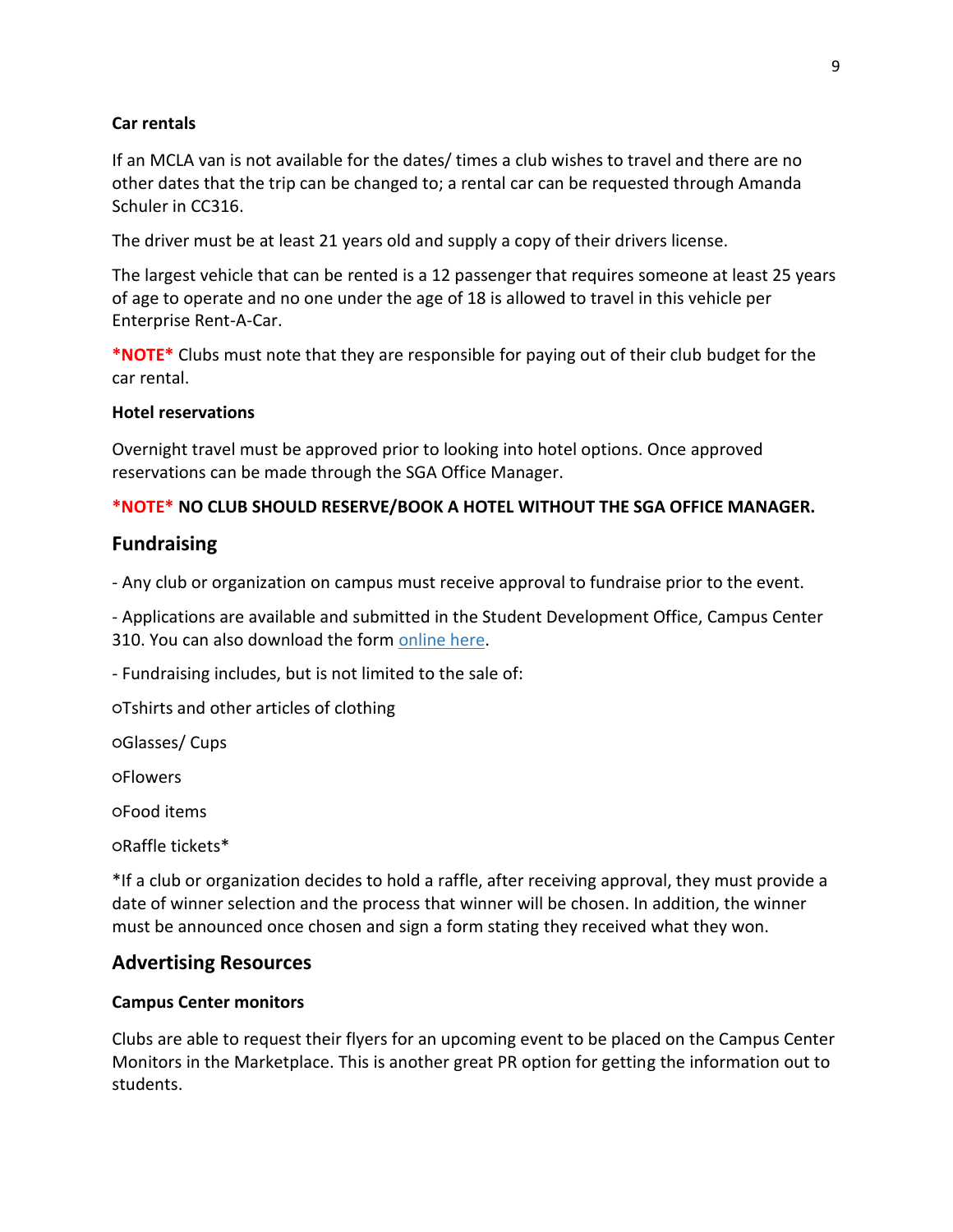This request can be placed and used for up to 2 weeks prior to the club event. Clubs just need to send a JPEG or PDF version of their flyer to studentdevelopment@mcla.edu.

#### **Campus Center Bulletin board**

Clubs are able to request the bulletin board located in the Campus Center Marketplace. This can be used as a PR tool or even used for a club event.

Clubs must fill out the [Non-Classroom Space Request Form.](https://mcla.sharepoint.com/teams/css/_layouts/15/FormServer.aspx?XsnLocation=https://mcla.sharepoint.com/teams/css/RoomRegistrationForm/Forms/template.xsn&SaveLocation=https%3A%2F%2Fmcla%2Esharepoint%2Ecom%2Fteams%2Fcss%2FRoomRegistrationForm&ClientInstalled=true&DefaultItemOpen=1&Source=https%3A%2F%2Fmcla%2Esharepoint%2Ecom%2Fteams%2Fcss%2FRoomRegistrationForm%2FForms%2FMyItems%2Easpx)

This request can be placed up to 2 weeks prior to the club event.

If your request is available, you will receive an EMS confirmation in your campus mailbox. If you have any questions, please email studentdevelopment@mcla.edu.

#### **Campus Center Banners**

Clubs are allowed to reserve space to hang a banner in the Campus Center Marketplace to advertise their event. This is another great PR option for getting the information out to students.

Clubs must fill out the [Non-Classroom Space Request Form.](https://mcla.sharepoint.com/teams/css/_layouts/15/FormServer.aspx?XsnLocation=https://mcla.sharepoint.com/teams/css/RoomRegistrationForm/Forms/template.xsn&SaveLocation=https%3A%2F%2Fmcla%2Esharepoint%2Ecom%2Fteams%2Fcss%2FRoomRegistrationForm&ClientInstalled=true&DefaultItemOpen=1&Source=https%3A%2F%2Fmcla%2Esharepoint%2Ecom%2Fteams%2Fcss%2FRoomRegistrationForm%2FForms%2FMyItems%2Easpx)

This request can be placed and used for up to 2 weeks prior to the club event.

If your request is available, you will receive an EMS confirmation in your campus mailbox. If you have any questions, please email studentdevelopment@mcla.edu.

Supplies to create a banner are available in the SGA Office CC316. Once your request is confirmed, clubs may take the banner to the Student Development Office CC310 to get it stamped for content approval. Clubs may then hang their banner.

#### **Mailroom Posters**

At the beginning of each academic year the SGA Coordinating Vice President reaches out to the SGA Club E-boards asking if they would like a spot in the Mailroom to hang a club poster. These spots are numbered and clubs that have responded to the CVP will receive confirmation with which number they have been assigned. These spots are chosen at random and posters can be hung up to the right of the club's assigned number. The space size for each poster is approximately 2 ft x 2 ft.

Supplies to create a poster are available in the SGA Office (CC316).

#### **Social Media/ Presence**

#### **Presence**

Presence (formerly known as Check I'm Here) is an event app where all on campus events as well as some community events are advertised to the MCLA Community.

Club Presidents and PR Chairs have access to their club page on the app. They can keep track of attendance and participation at each event or meeting they have. Also as a main point clubs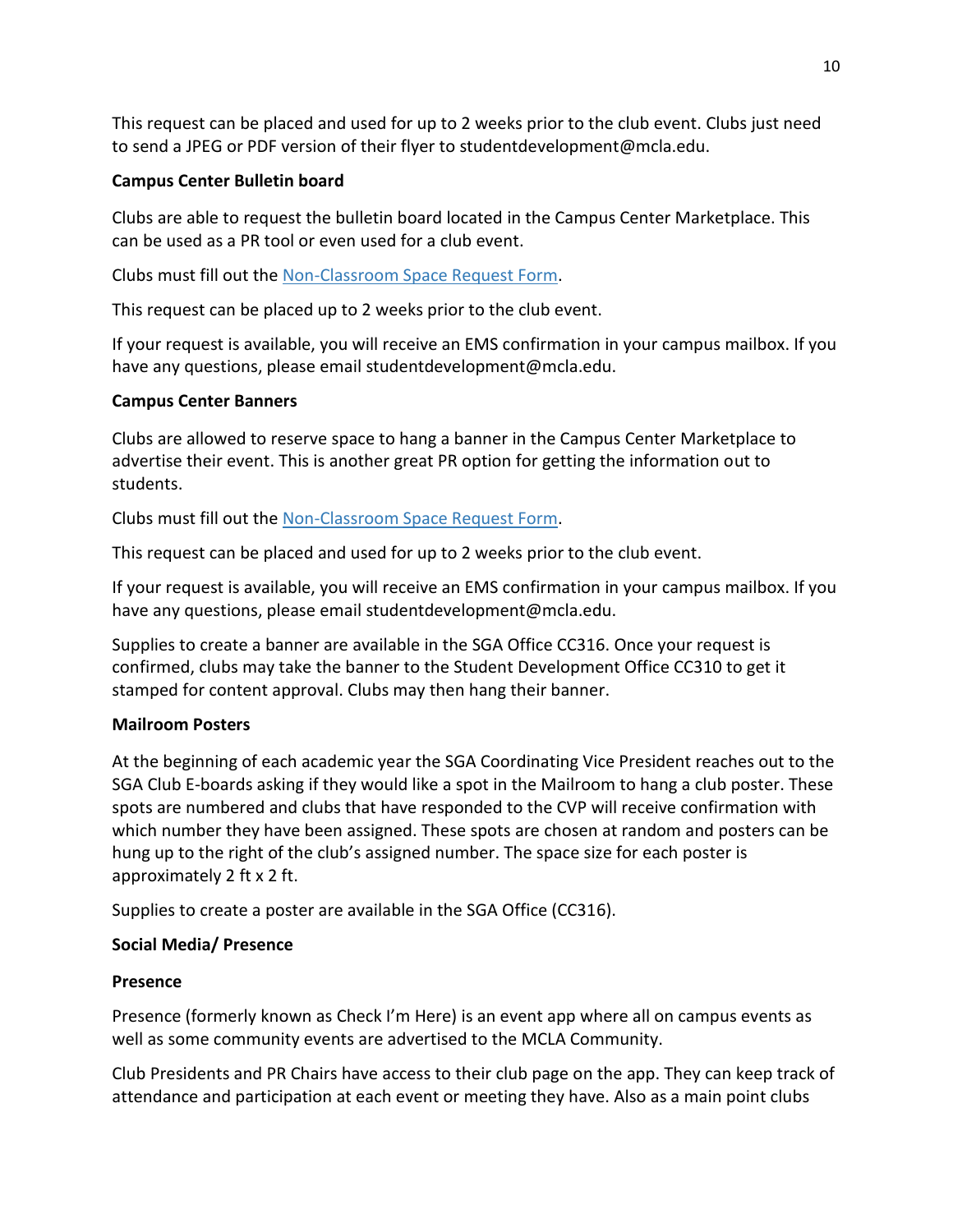can add events and flyers which once approved will be shared out. Please make sure the flyer is in a JPEG format.

If you have not done so, make sure to download the "MCLA Events" App so you know what's happening around campus!

#### **Social Media**

Most SGA Clubs have social media accounts that help advertise their club to new students, be a way to reach out to current members, and connect with alumni. These are listed on the MCLA Website under [Clubs and Organizations.](http://http/www.mcla.edu/Student_Life/studentdevelopment/clubsandorganizations/index)

MCLA connects through Facebook, Instagram, Twitter, YouTube, and Flickr.

If your club creates or updates their social media accounts and would like it added to the list please send the link to the SGA Office Manager at SGA@mcla.edu.

#### **Announcements on Portal**

Another place where clubs can advertise is on the Student Announcements section of the MCLA Office 365 Portal Page.

You can click on the Student Announcements title that will bring you to a list of all the events others at MCLA have posted about. At the top there is a link to add a new announcement. Just add your title, the information of date, time, etc. and the last date the announcement should be up for.

#### **Advertising Requirements**

All posters, flyers, table tents, and banners must be approved by the Student Development Office (Campus Center 310) prior to being displayed. Approved materials will receive a stamp highlighting an expiration date. Any type of publicity that is put up around campus without a stamp from the Student Development Office will be removed.

Once approved, staff from Student Development will post the flyers throughout the campus in buildings including the Campus Center, Murdock Hall, Bowman Hall, and Mark Hopkins. RPS will post in Berkshire Towers, Hoosac Hall, and the Flagg Townhouses. Stamped advertising materials may only be placed in these specific campus areas and bulletin boards. If they are in any other areas, they will be removed unless previous arrangements have been made with the Student Development Office.

Each official college bulletin board may have one flyer/poster per specific event, like a dance or meeting, posted. Bulletin Boards within classrooms are not available for general posting.

Banner space in the Campus Center may be used on a first come/first serve basis by filling out an [Non-Classroom Space Request Form.](https://mcla.sharepoint.com/teams/css/_layouts/15/FormServer.aspx?XsnLocation=https://mcla.sharepoint.com/teams/css/RoomRegistrationForm/Forms/template.xsn&SaveLocation=https%3A%2F%2Fmcla%2Esharepoint%2Ecom%2Fteams%2Fcss%2FRoomRegistrationForm&ClientInstalled=true&DefaultItemOpen=1&Source=https%3A%2F%2Fmcla%2Esharepoint%2Ecom%2Fteams%2Fcss%2FRoomRegistrationForm%2FForms%2FMyItems%2Easpx) It is the responsibility of the sponsoring organization to remove banners within 24 hours following the event. Banners may not be larger than 5 ft. x 8 ft.

#### **Time Frame**

Advertising materials are allowed to be hung up for a maximum of three (3) weeks.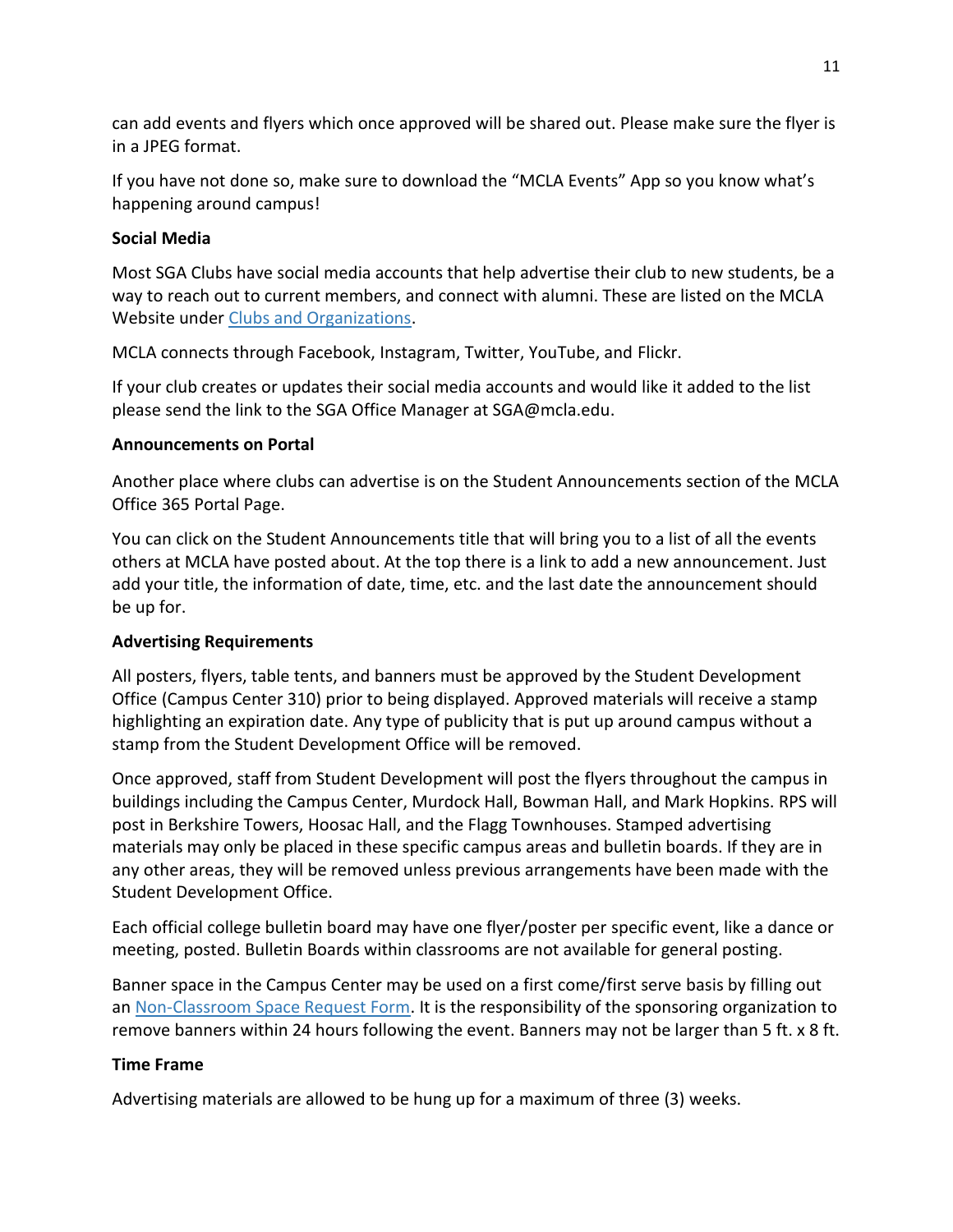Monthly activity calendars or activities occurring on a weekly basis throughout the semester may be allotted a one month posting maximum time frame.

Materials may be resubmitted for re-posting if desired.

Other long term flyers may have the posting time extended with the approval of the Student Development Office.

#### **Copying/ Flyer printing**

#### **Black and White Copies using the Copy Center**

There is no charge for black and white copies. Flyers can even be printed on colored paper from SGA or the Copy Center.

Clubs can send or bring one copy of the advertising material to either the SGA Office Manager Amanda Schuler, Director of Student Activities & SGA Advisor Jenn Labbance, or the Assistant Director of Student Activities Natty Burfield for approval.

Once copies are approved, a copy request form or email must be sent to the copy center with the flyer/poster. The copy center will not process any copies without a signed request form or email approval from those listed above.

Once copied, all posters/flyers must follow the guidelines for Flyer Distributing/ Posting below.

#### **Color Copies using the Copy Center**

Color copies are 20 cents per copy. Clubs and organizations can use their club budgets for these copies.

Clubs can email or bring one copy of the advertising material to the SGA Office Manager Amanda Schuler only for approval.

Once copies are approved, a copy request form or email must be sent to the copy center with the flyer/poster. The Copy Center will not process any copies without a signed request form or email approval from the SGA Office Manager.

Chargeback forms will be processed through Amanda Schuler for those clubs or organizations that print color copies. An open order can be processed for clubs that do frequent color copying.

Once copied, clubs must pick up their posters/flyers from the mailroom and follow the guidelines for Flyer Distributing/ Posting below.

#### **Flyer Distribution/ Posting**

Student Development needs 18 copies of size (81/2 X11) or (11x17) flyers to post in the general campus buildings.

Residential Programs and Services in Townhouse 89 will take either 35 copies of (81/2 X11) or 26 copies of (11X17). Once approved, flyers will be distributed to the Residence Directors who will then pass the flyers on to the Resident Advisors in the RPS buildings to post.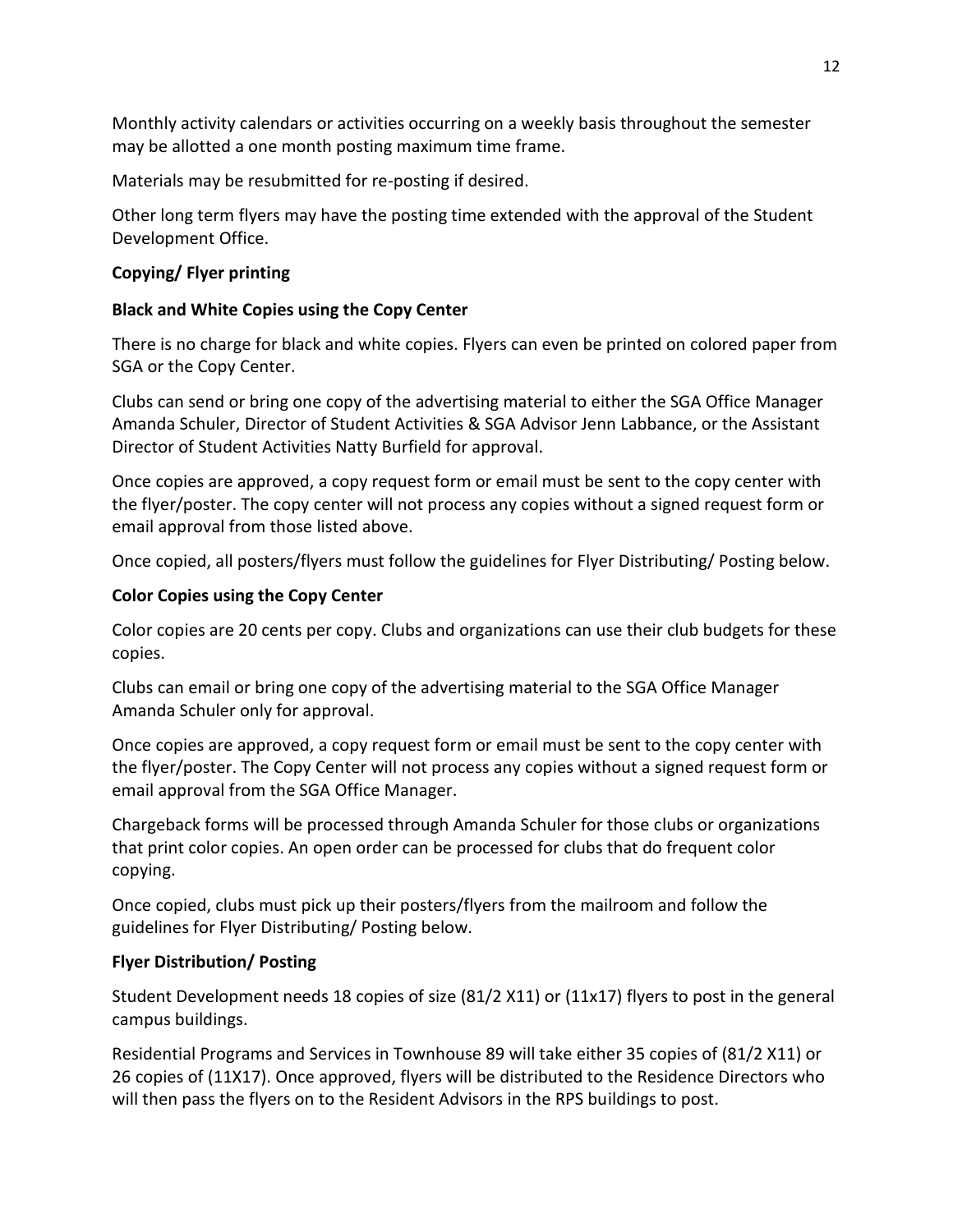The Student Development Office and RPS will not make copies of any flyers/posters.

## **Flyer making resources**

Here are a few different program options on where clubs can make flyer designs for events and club information for free:

- Microsoft Word
- Microsoft Publisher
- [Canva.com](https://www.canva.com/)
- [PosterMyWall.com](https://www.postermywall.com/)
- [Adobe Spark](https://spark.adobe.com/make/flyer-maker)
- [FlyerForFree.com](https://www.flyerforfree.com/)
- o [My Creative Shop Flyer Maker](https://www.mycreativeshop.com/create-flyer.html)
- [Foto Jet Flyer Maker](https://www.fotojet.com/features/flyer/)

PLEASE NOTE: Some of the websites listed will still have some design templates that cost money, but they all have templates that are free to use and download.

# **Travel**

In order for a club or organization to travel they must complete three items 3-4 weeks prior.

- 1. [Student Travel Form](https://www.mcla.edu/Student_Life/studentdevelopment/studentgovernment/organization-basics/index)
- 2. [Travel Requisition Form](https://www.mcla.edu/Student_Life/studentdevelopment/studentgovernment/organization-basics/index)
- 3. Itinerary (can be created on your own in a word document)

# **Each trip is evaluated on the following criteria:**

- Timing of travel: season, dates, day of the week and time of day
- Length of driving time without breaks: 3.5 hours maximum without a break

○ Number of campus vehicles that is reasonable for travel to one location -Student representatives and if Advisor will be present

○ Travel requests should be submitted at least 3-4 weeks in advance of their trip date to be sure conversations that are needed for each request can be had prior to approval

#### **Large Group Travel:**

Maximum vehicle approval is 3 college vans per destination. Only trips within a 10-15 mile radius may be approved for use of up to 4 vans if available. Must have specific circumstances for this type of travel. Usually permitted in trips of an average 55-mile radius, if more than 24 students traveling. Bus rental is encouraged and often required.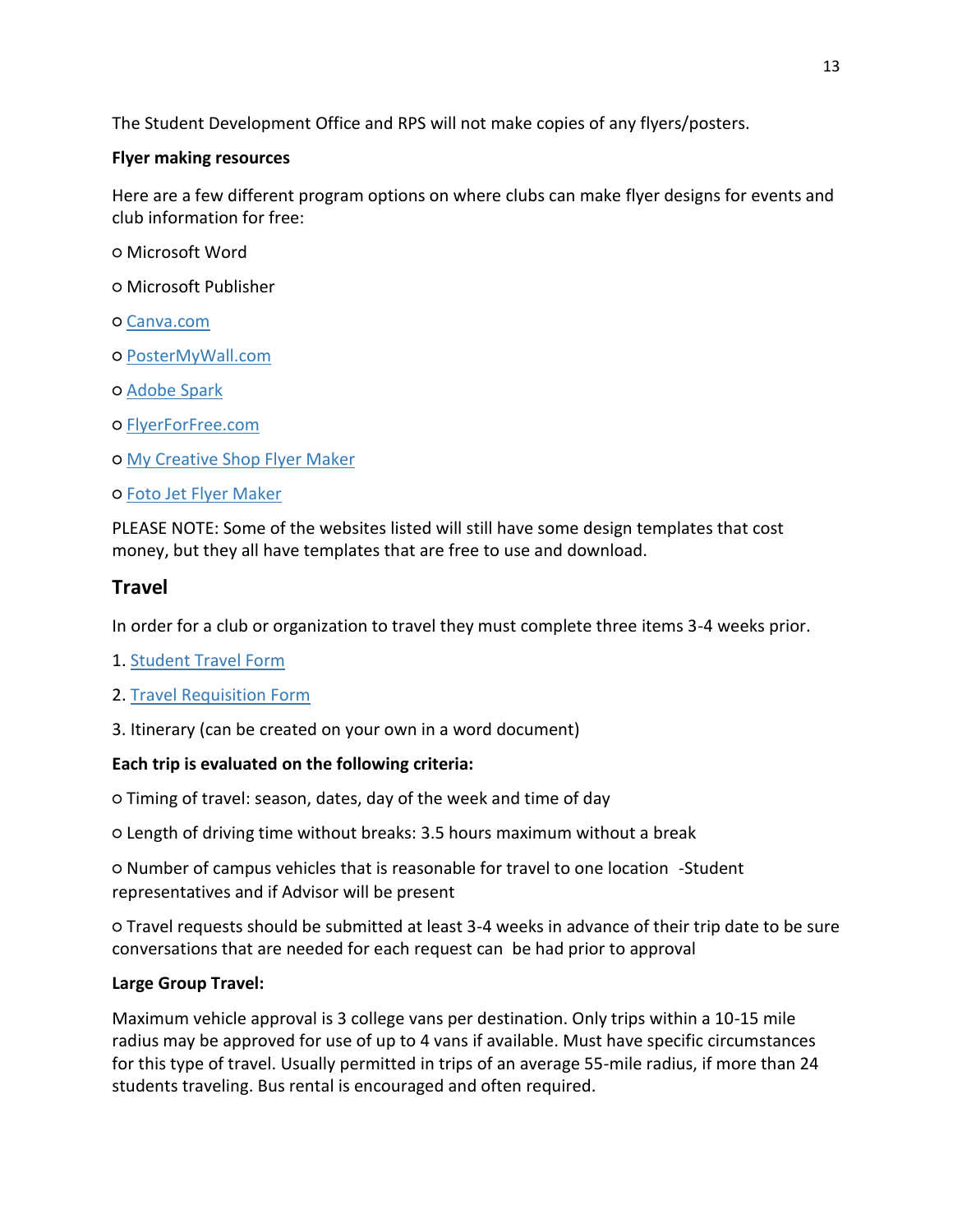#### **Trip Advisors**

Though every trip encourages an advisor to be present it is not always required. A club advisor or a sanctioned "trip advisor" will be noted on each travel form.

Trips that may need an advisor present include those that are:

- Traveling past a 55-mile radius
- Traveling out of state
- Traveling overnight
- Attending a conference

○ Attending an event at a venue that might serve alcohol to 21+ (i.e. Hockey, Baseball, Basketball games, etc.)

○ Using rental vehicles away from the campus for more than 12 hours

○ Traveling to a destination where potential dangerous or very physical activity is taking place such as skiing, night hiking, rock climbing, or other outdoor/indoor activities

#### **Other Important Notes:**

○ Other factors may be noted based on details of request.

○ Clubs can do overnight trips as long as they have advisors present.

○ If you are traveling greater than 200 miles, you will be billed mileage for van use.

○ During Basketball Season it will be challenging to get vans and van drivers.

○ PLAN AHEAD IF YOU ARE PAYING VAN DRIVERS - All drivers need to be hired through the Human Resource hiring management process. Drivers will not be paid if policy is not followed. See the SGA Office Manager for details.

# **Club Resources**

#### **CVP Newsletters?**

#### **How to run a meeting**

A club or organization meeting is one of the most important and most frequent events each group will hold. Due to that it is critical that the meetings be useful and effective for all the members. Meetings help to set the tone, standards and expectations for the group but can sometimes be counterproductive.

Everyone dreads attending a meeting if it is going to be boring, unproductive, or will last too long. With a bit of preparation and advance planning, meetings can be extremely successful.

Meetings have many purposes. They give members a chance to discuss goals and keep updated on current events of the organization. They provide an opportunity for the group to pull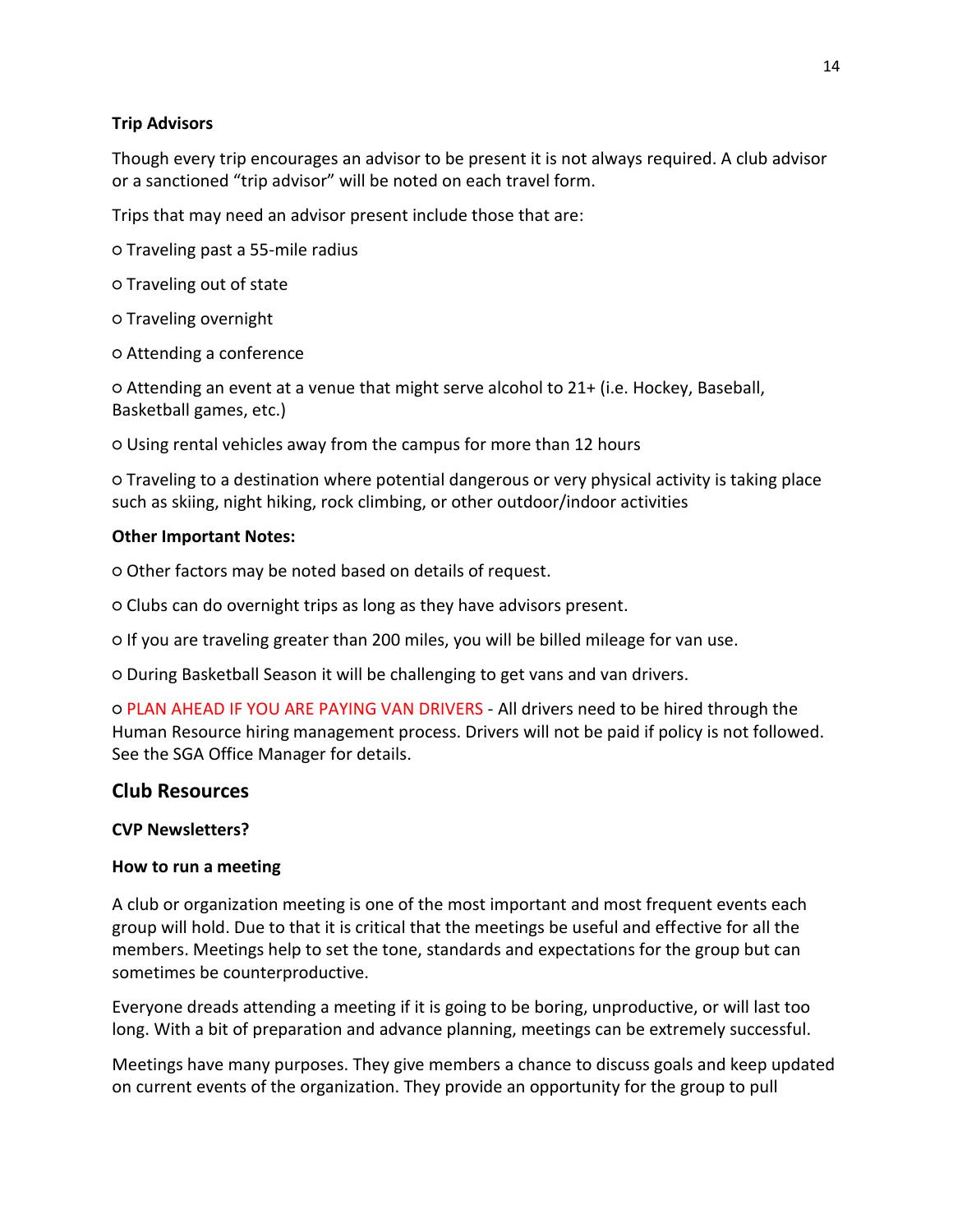resources together for decision making. In addition, meetings provide an opportunity for members to come together and get to know each other. Careful planning and thorough followup can help make the meetings successful and productive.

#### **Advance Preparations**

1. Prior to planning the meeting, be sure to book a space on campus and get confirmation.

2. Be sure that all persons involved have been informed of the day, time and place of the meeting. It is preferred if all members have two weeks notice to block out their time.

3. Check with everyone who is to give reports or speeches at the meeting to be sure that they are prepared and have everything they may need.

4. See that the meeting place is in order, that the necessary materials are handy, and that there are enough seats for everyone.

5. Hold an E-Board member meeting, prior to the full group meeting, to review topics and reports to put in an agenda. Check with all officers to see if they have anything to report or add.

6. Prepare an agenda with the input of the E-Board and be sure that the Secretary has a copy. Click here for an [Example Agenda](http://www.mcla.edu/Assets/MCLA-Files/Student-Life/SGA/Club-Resources/AgendaExample.pdf) to help you create one.

7. Arrive early for the meeting. The example set by the E-Board will be followed by others.

#### **Effective Meetings**

1. If possible, have a regular time and place for the meetings each week. This will help members of the group keep a consistent schedule and routine. It also makes it easier for the group members to remember the meeting.

2. Greet members and make them feel welcome. If the budget allows, serve light refreshments: they make members feel welcome and comfortable.

3. Have copies of the agendas available for all members when they arrive. If possible, hand out the agendas in advance of the meeting. This will provide the members the opportunity to review and prepare for what is going to be discussed.

4. Start the meeting on time. It is not fair to those who arrived on time to wait for those who are late.

5. Stick to your agenda.

6. Have the Secretary take minutes. Minutes should be read at the following meeting for approval.

7. Follow Robert's Rules of Order, or a modified version. (See "Parliamentary Procedures" section below.)

8. Be a role model by listening, showing interest, appreciation and confidence in members.

9. Establish committees or various subdivisions for on-going projects. Have each committee chair report their progress at future meetings.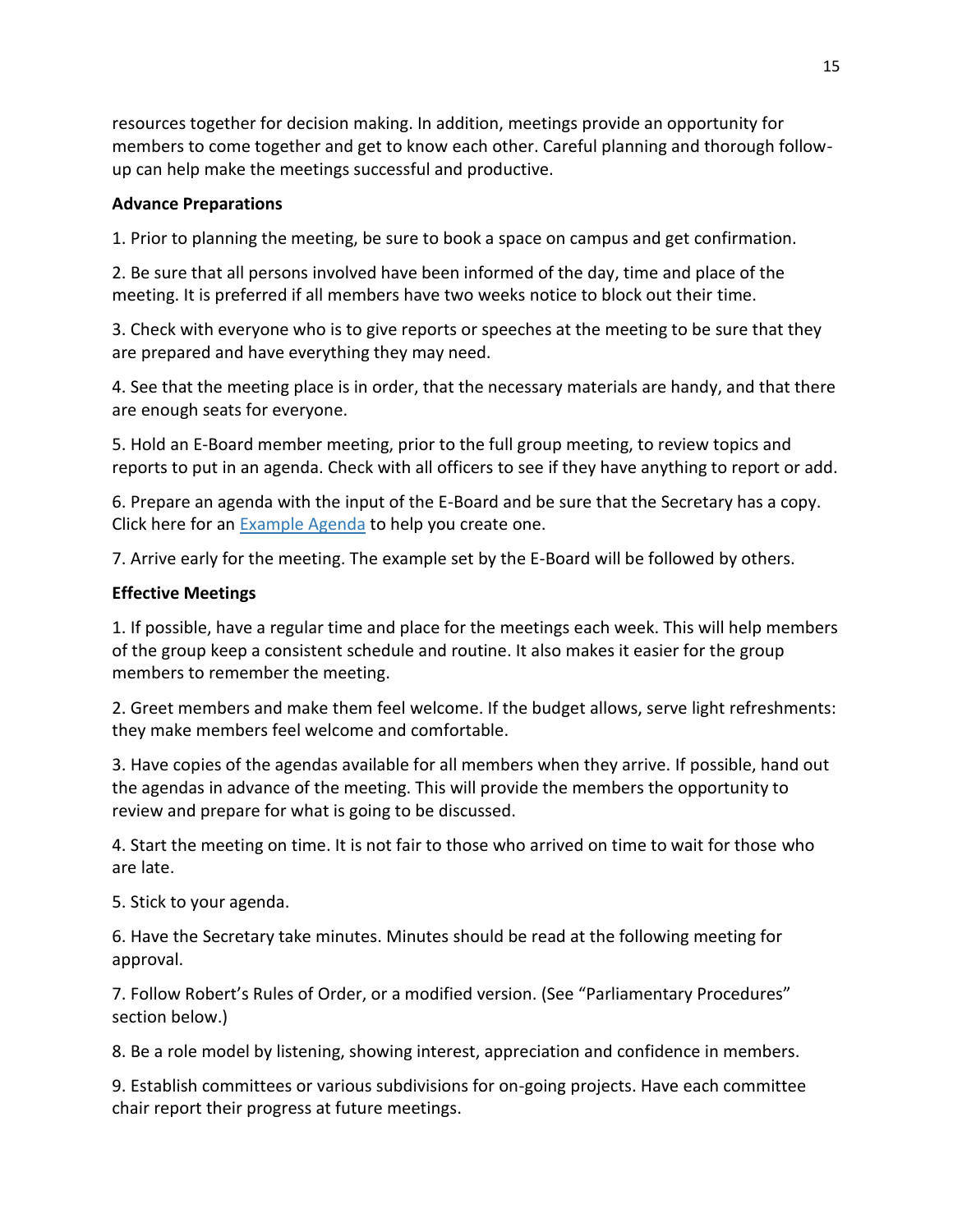10. Summarize agreements reached and end the meeting on a positive note.

11. End the meeting on time. Do not drag out the meeting. Inform people of when the meeting will end and stick to that time.

#### **After the Meeting**

1. Write up and distribute meeting minutes within a few days of the meeting. Send copies of minutes to those who did not attend the meeting so that they are kept informed.

2. Hold a meeting with the E-Board to discuss any problems or questions that may have come up during the meeting. Put together a plan for the next meeting.

3. Follow-up on delegated tasks. It is important to check that everyone is following through with their responsibilities.

4. Put any unfinished business on the next meeting's agenda.

#### **Parliamentary Procedures**

Parliamentary Procedure is a set of rules for conducting a meeting. It allows everyone to be heard and make decisions without confusion. It means democratic rule, flexibility, protection of rights and a fair hearing for everyone. Given its nature, parliamentary procedure can be adapted to fit the needs of any club or organization.

For a detailed set of rules, consult *Robert's Rule of Order* and *Parliamentary Procedure at a Glance*. Click here for the [Basics of Parliamentary Procedure](http://www.mcla.edu/Assets/MCLA-Files/Student-Life/SGA/Club-Resources/ParliamentaryProcedure.pdf)

#### **Recruitment & Retention**

#### **Recruitment Tips**

○ **Goals-** Set some recruitment goals. How many members can your club reasonable have? What common interests should your members have. Quality of membership is just as important as quantity.

○ **Advertise-** Get your flyers on the bulletin boards and campus center monitors.

○ **Social Media-** Use your clubs' Facebook page and also share the post to all the Facebook Class pages for optimum exposure.

○ **Activities-** Have something fun to do at your meetings or have snacks. People are most likely to come if you're doing something different and unique.

○ **Co-Sponsor-** Work with other clubs to get your name out there.

○ **Tabling in the Campus Center-** This helps students see that you're an active club and meeting someone from the club is often the little push that finally brings them to a meeting.

○ **Annual Student Activities Fair-** Participate in the annual President's Ice Cream Social and Student Activities Fair. The SGA Office Manager will email all clubs at the start of each Fall Semester.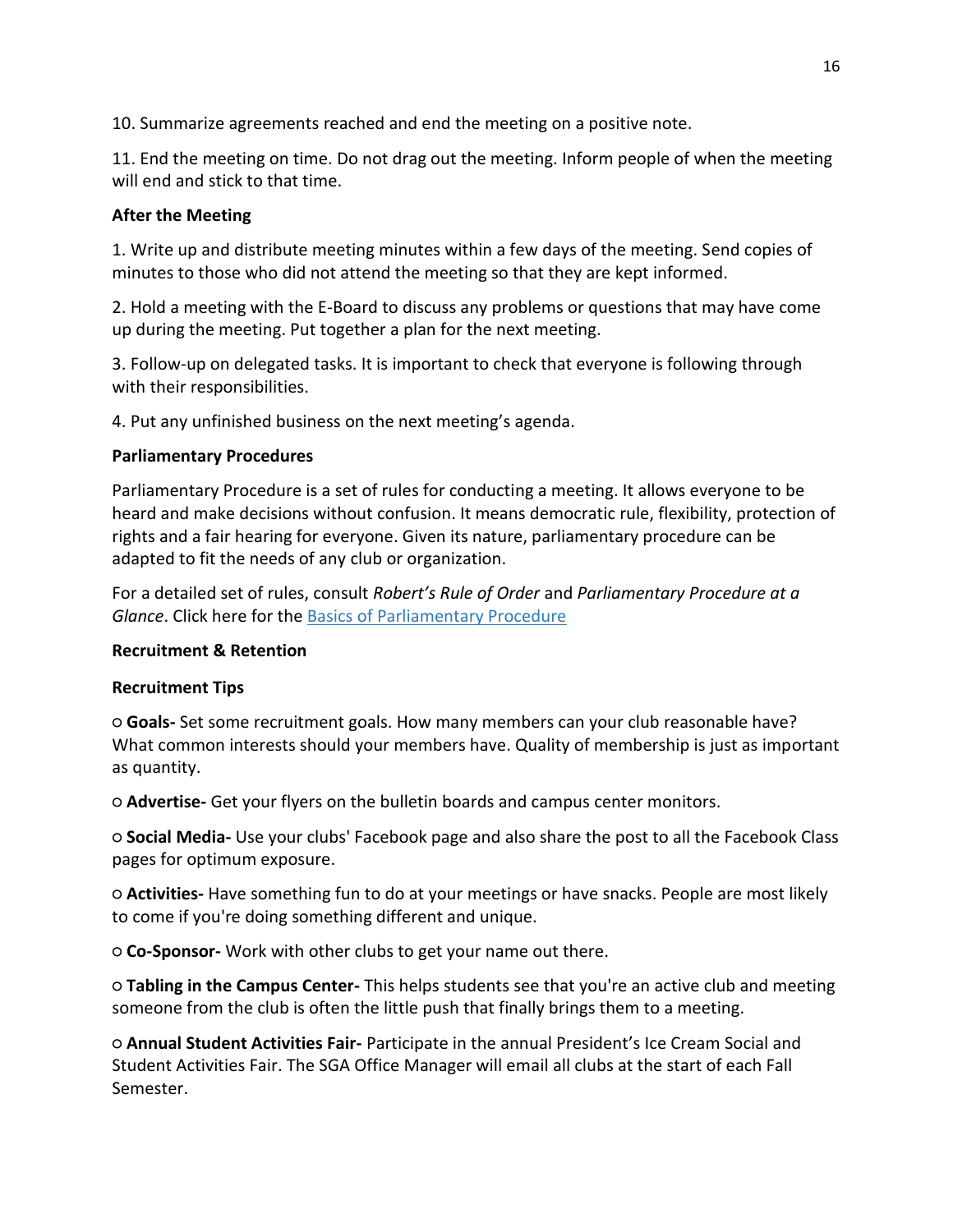#### **[5 R's of Retention](http://www.mcla.edu/Assets/MCLA-Files/Student-Life/SGA/Club-Resources/5RetentionTips.pdf)**

- 1. Give them Responsibility
- Fill out paperwork
- Make a flyer or banner
- Assign them a task for an event
- Sign up to bring a snack or game for every meeting
- 2. Have and enforce Requirements
- *In order to become an official member:*
- New members have to come to a certain number of meetings
- Help with at least one event or participate in at least one performance
- 3. Give out Rewards
- Reward requirements with FREE T-SHIRT
- "You Rock" or "Shining Star" passed around every meeting
- Highlight them on social media
- Thank you cards after helping with an event
- Give out candy for participating during meetings
- 4. Assign a Role Model/Mentor
- Partner someone who is new with a longer-term member
- Update each other if one misses a meeting
- Can accomplish "Responsibilities" together
- Act as a mentor and help when facing challenges
- Prepare for future e-board member or loyal general member
- 5. Help build Relationships
- Team building activities or outings
- Volunteer together
- Sign up for competitions together (i.e. fashion show, art show)

#### **Successful officer transition**

Interested in being on the E-Board of one of your clubs? Well there are two important items to keep in mind while deciding.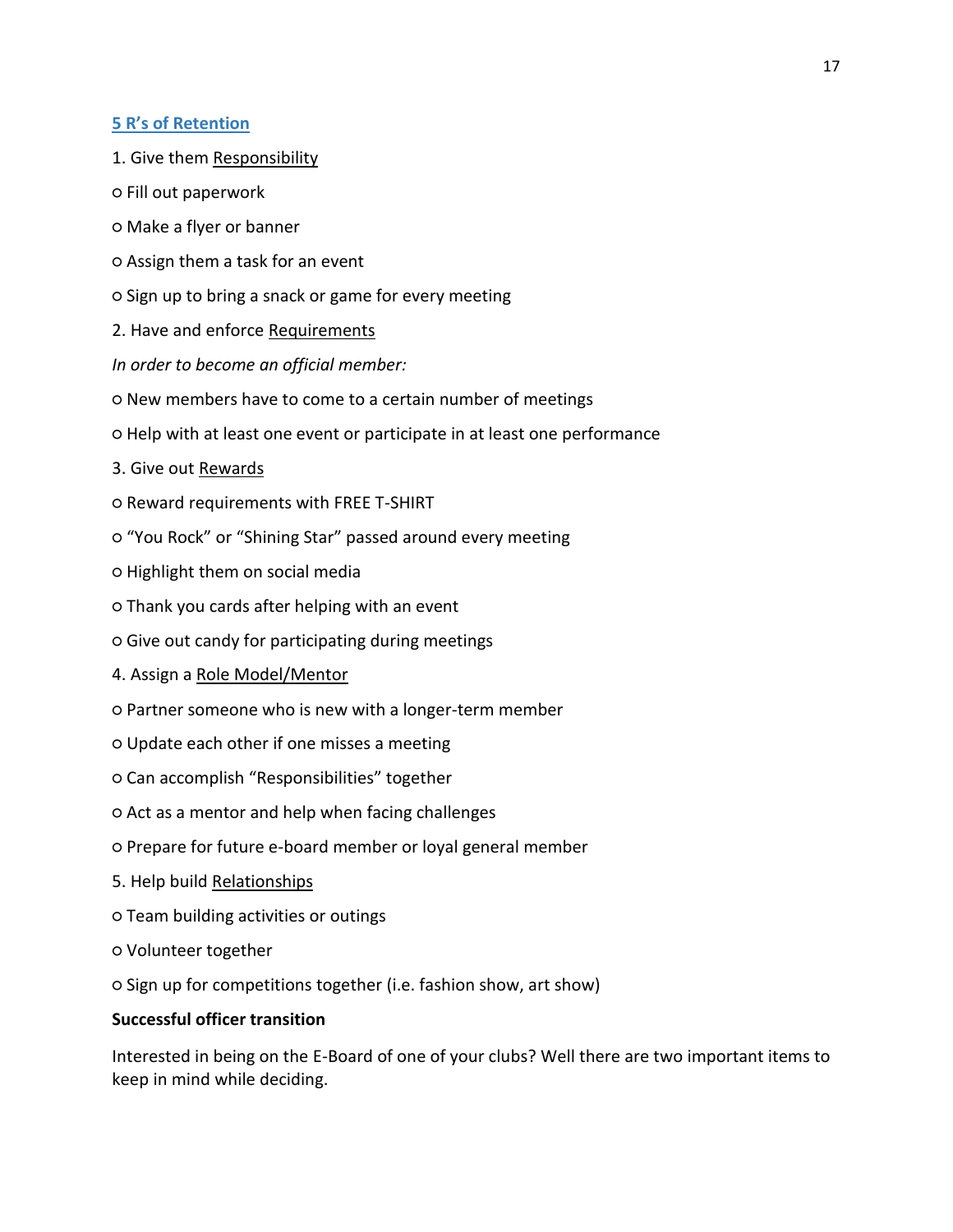1. Think about why you want the position. What can you bring? This will help you develop your ideas and goals for the position

2. Consider all the commitments you already have. Do you have the time to commit to the position? You can write out your commitments and the approximate time they will take in a week. This will help you determine if you have the time for the basics of the position in addition to all the extra work you'd want to do to accomplish your goals.

Click here for a complete list of [E-Board Transition Tips](http://www.mcla.edu/Assets/MCLA-Files/Student-Life/SGA/Club-Resources/TransitionTips.pdf) including a checklist and how to get started! Also, here is a [Transition Guide](http://www.mcla.edu/Assets/MCLA-Files/Student-Life/SGA/Club-Resources/TransitionGuide.docx) for your E-Board to complete and update each year!

#### **Editing Existing Constitution**

If any SGA club would like to add or edit their constitution they may do so through the SGA approval process at any time.

If a club hasn't updated their constitution after 3 years, the club will be required by SGA to review and edit/update it as needed.

Clubs will work with the SGA Parliamentarian (reference [Student Representatives](http://www.mcla.edu/Student_Life/studentdevelopment/studentgovernment/studentgovernmentrepresentatives/index) ) and Constitution Committee to make sure the wording and information in the constitution is clear and that it is still in agreement with and supports the SGA Constitution.

Once the constitution is reviewed by the club, it is submitted to the SGA Constitution Committee. If they have any changes or requests to the constitution, it will be sent back to the club E-Board to approve these changes. Once the club and the SGA Constitution Committee approve, it will then be sent to the SGA E-Board for proofing. Finally, it will be sent to the SGA Senate where they will have one (1) week to review the club constitution and vote on its approval.

PLEASE NOTE: This process will take a few weeks to complete.

# **Event Planning Resources**

#### **Request Campus Space**

Clubs and organizations may request classroom or non-classroom spaces on campus for their weekly meetings for 1 semester or for a specific event they are having.

#### *Please submit these requests at least 1 week in advance.*

#### [Classroom Space Request](https://mcla.sharepoint.com/teams/css/_layouts/15/FormServer.aspx?XsnLocation=https%3a//mcla.sharepoint.com/teams/css/Registrars%20Room%20Reservation%20Request/Forms/template.xsn&SaveLocation=https%3a//mcla.sharepoint.com/teams/css/Registrars%20Room%20Reservation%20Request&ClientInstalled=false&DefaultItemOpen=1&Source=https%3a//mcla.sharepoint.com/teams/css/Registrars%2520Room%2520Reservation%2520Request/forms/AllItems.aspx)

If your classroom request is available you will receive an email confirmation. If you have any questions, please email classroomrequests@mcla.edu.

#### [Non-Classroom Space Request](https://mcla.sharepoint.com/teams/css/_layouts/15/FormServer.aspx?XsnLocation=https://mcla.sharepoint.com/teams/css/RoomRegistrationForm/Forms/template.xsn&SaveLocation=https%3A%2F%2Fmcla%2Esharepoint%2Ecom%2Fteams%2Fcss%2FRoomRegistrationForm&ClientInstalled=true&DefaultItemOpen=1&Source=https%3A%2F%2Fmcla%2Esharepoint%2Ecom%2Fteams%2Fcss%2FRoomRegistrationForm%2FForms%2FMyItems%2Easpx)

If your request is available you will receive an EdMS confirmation in you campus mailbox. If you have any questions, please email studentdevelopment@mcla.edu

#### **Request Tabling and Banner Space**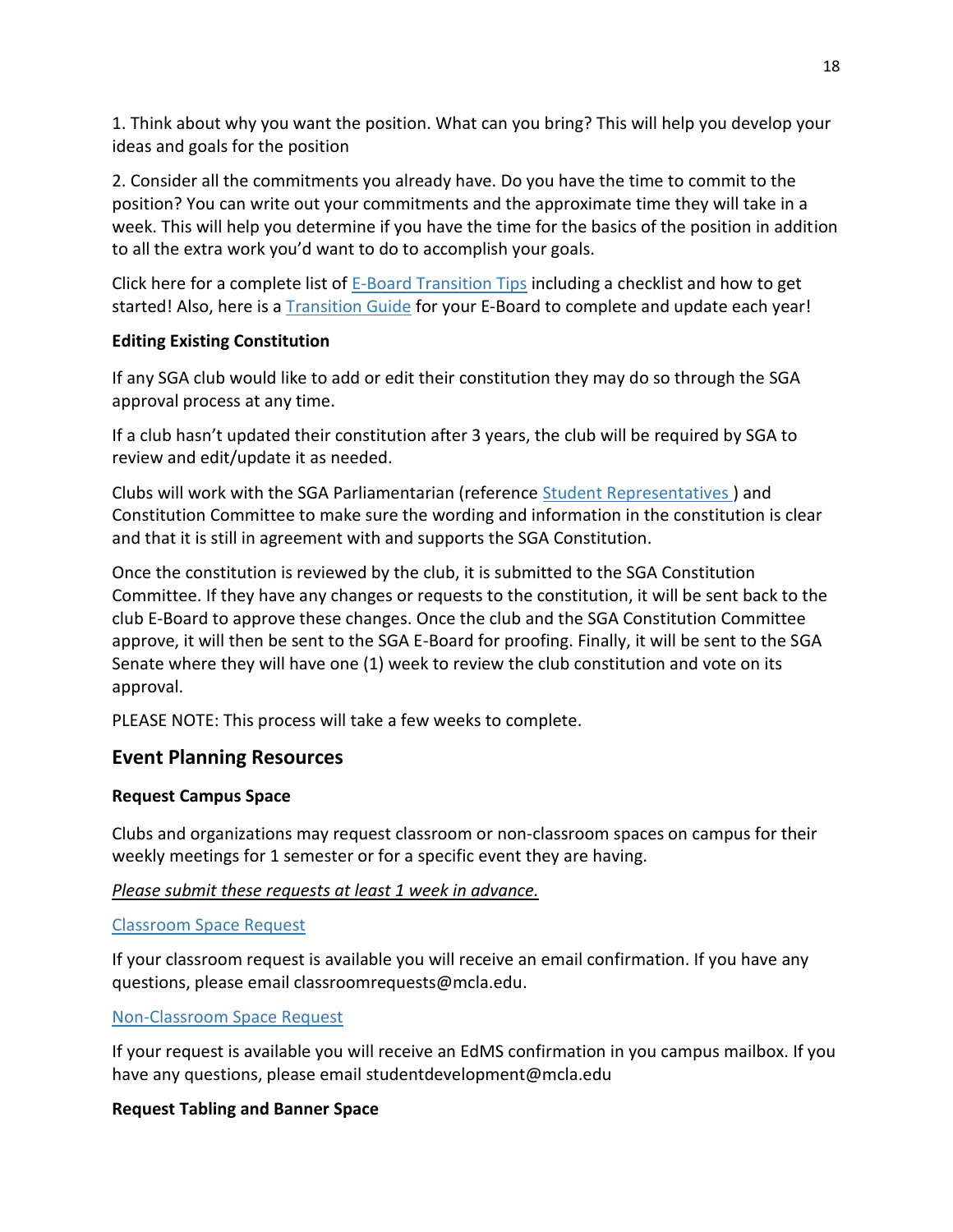Clubs and organizations that would like to reserve a table or banner space in the Campus Center Marketplace can fill out the [Non-Classroom Space Request Form.](https://mcla.sharepoint.com/teams/css/_layouts/15/FormServer.aspx?XsnLocation=https://mcla.sharepoint.com/teams/css/RoomRegistrationForm/Forms/template.xsn&SaveLocation=https%3A%2F%2Fmcla%2Esharepoint%2Ecom%2Fteams%2Fcss%2FRoomRegistrationForm&ClientInstalled=true&DefaultItemOpen=1&Source=https%3A%2F%2Fmcla%2Esharepoint%2Ecom%2Fteams%2Fcss%2FRoomRegistrationForm%2FForms%2FMyItems%2Easpx) Tabling can also be reserved in Bowman Hall using this same form.

#### *Please submit these requests at least one (1) week in advance*

If your request is available you will receive an EMS confirmation in your campus mailbox. If you have any questions, please email studentdevelopment@mcla.edu.

#### **Requesting Media and Tabling services**

When requesting media and/or catering services:

1. Fill out the [Non-Classroom Space Request Form.](https://mcla.sharepoint.com/teams/css/_layouts/15/FormServer.aspx?XsnLocation=https://mcla.sharepoint.com/teams/css/RoomRegistrationForm/Forms/template.xsn&SaveLocation=https%3A%2F%2Fmcla%2Esharepoint%2Ecom%2Fteams%2Fcss%2FRoomRegistrationForm&ClientInstalled=true&DefaultItemOpen=1&Source=https%3A%2F%2Fmcla%2Esharepoint%2Ecom%2Fteams%2Fcss%2FRoomRegistrationForm%2FForms%2FMyItems%2Easpx)

2. Contact the representative from either Media Services or Aramark to confirm your request. Reference "Important Contacts" on [Student Organization Basics](http://www.mcla.edu/Student_Life/studentdevelopment/studentgovernment/organization-basics/index) for the names and contact information for the respective representatives.

#### *Please submit these requests at least one (1) week in advance.*

If your request is available you will receive an EMS confirmation in your campus mailbox. If you have any questions, please email studentdevelopment@mcla.edu

#### **Speaker/performer contracts**

# **PLEASE NOTE: No club shall officially agree to any service without first communicating with the SGA Office Manager.**

If a club would like to hire any individual or company (known as a " vendor") for any form of service the club will need to fill out a **[MCLA Contract for Services Form.](http://www.mcla.edu/Assets/MCLA-Files/Student-Life/SGA/Forms/ContractServices.pdf)** 

Once completed, clubs will work with the SGA Office Manager to send the contract to the vendor to originally sign the document and send back with a filled out [W9 Form](http://www.mcla.edu/Assets/MCLA-Files/Student-Life/SGA/Forms/W9Form.pdf) for the MCLA Administration and Finance Office to cut a check.

Due to this process and the college process *this contract must be turned in three (3) weeks in advance* to guarantee a timely payment. This is very important if the vendor requests the payment the day of the service.

#### **Equipment Rental**

Similar to Media Services, clubs and organizations may borrow or "rent" certain equipment from SGA or Student Development. The items listed below may be reserved through the SGA Office Manager. Each item comes as it is so some may require clubs to purchase their own supplies to use them.

○ 2 Fender Kits (Speaker Sound System) - includes all electrical cords and an auxiliary cord

○ 2 Microphones - includes cord to plug into sound system

○ 2 Microphone Stands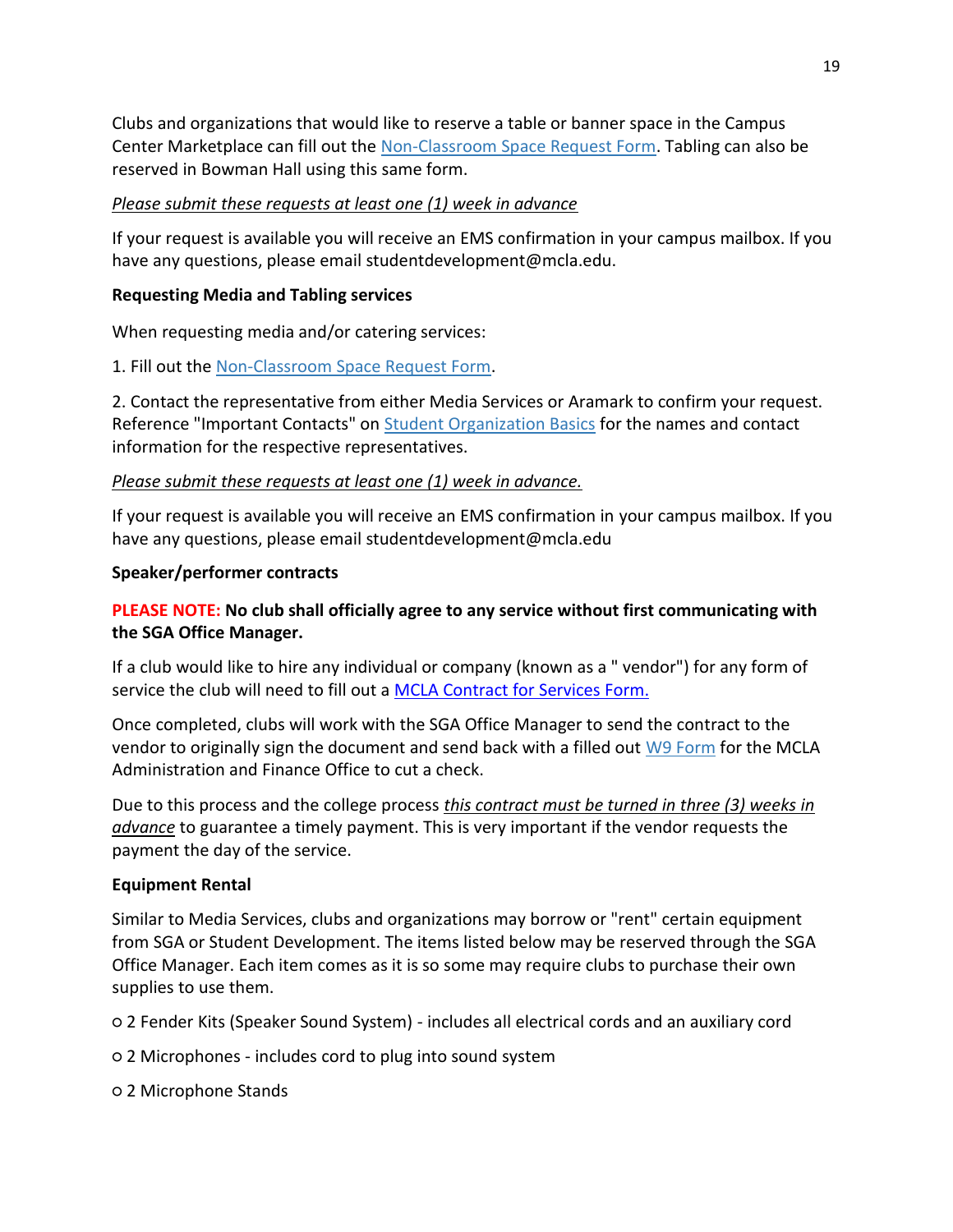- Popcorn Maker
- Panini Press
- Hot Water Dispenser
- Blenders

#### **Dance policy**

If clubs are interested in having a dance on campus they will need to follow the guidelines of the [Dance Policy.](http://www.mcla.edu/Assets/MCLA-Files/Student-Life/SGA/DancePolicy.pdf)

Dances on campus are normally a larger event and due to that they require extra procedures to be in place. Outlined in the policy are different levels categorizing which steps a club will need to take depending on the level of dance they are putting on. It is also a helpful tool in planning this type of event by providing tips and essentially a checklist of everything that may be needed or useful in having a successful dance.

#### **Food Policy**

Clubs that use their funds to purchase prepared food during meetings or events must supply a list of the attendees with the receipt to the SGA Office Manager. If the event is open to the entire MCLA Community to come or the Public and is not categorized as a dance, a list is not needed. Any questions, contact the SGA Office Manager.

#### **Screening films on campus**

Clubs that wish to have a movie night or screen a film and have not purchased the rights to that film must request and hold the event in the MCLA Sullivan Lounge. Clubs must fill out the [Non-](https://mcla.sharepoint.com/teams/css/_layouts/15/FormServer.aspx?XsnLocation=https://mcla.sharepoint.com/teams/css/RoomRegistrationForm/Forms/template.xsn&SaveLocation=https%3A%2F%2Fmcla%2Esharepoint%2Ecom%2Fteams%2Fcss%2FRoomRegistrationForm&ClientInstalled=true&DefaultItemOpen=1&Source=https%3A%2F%2Fmcla%2Esharepoint%2Ecom%2Fteams%2Fcss%2FRoomRegistrationForm%2FForms%2FMyItems%2Easpx)[Classroom Space Request.](https://mcla.sharepoint.com/teams/css/_layouts/15/FormServer.aspx?XsnLocation=https://mcla.sharepoint.com/teams/css/RoomRegistrationForm/Forms/template.xsn&SaveLocation=https%3A%2F%2Fmcla%2Esharepoint%2Ecom%2Fteams%2Fcss%2FRoomRegistrationForm&ClientInstalled=true&DefaultItemOpen=1&Source=https%3A%2F%2Fmcla%2Esharepoint%2Ecom%2Fteams%2Fcss%2FRoomRegistrationForm%2FForms%2FMyItems%2Easpx)

#### *Please submit these requests at least one (1) week in advance.*

If your request is available, you will receive an EMS confirmation in your campus mailbox. If you have any questions, please email studentdevelopment@mcla.edu

#### **SGA Office supplies**

SGA clubs and organizations have access to the following supplies in the SGA Office (CC316). If you have an idea of other supplies that might be useful for the SGA Office to have, please contact the SGA Office Manager.

- 2 Computers
- 1 Color Printer
- 1 Black and White Printer
- Colored Paper
- Rack with Colored Paper for Posters and Banners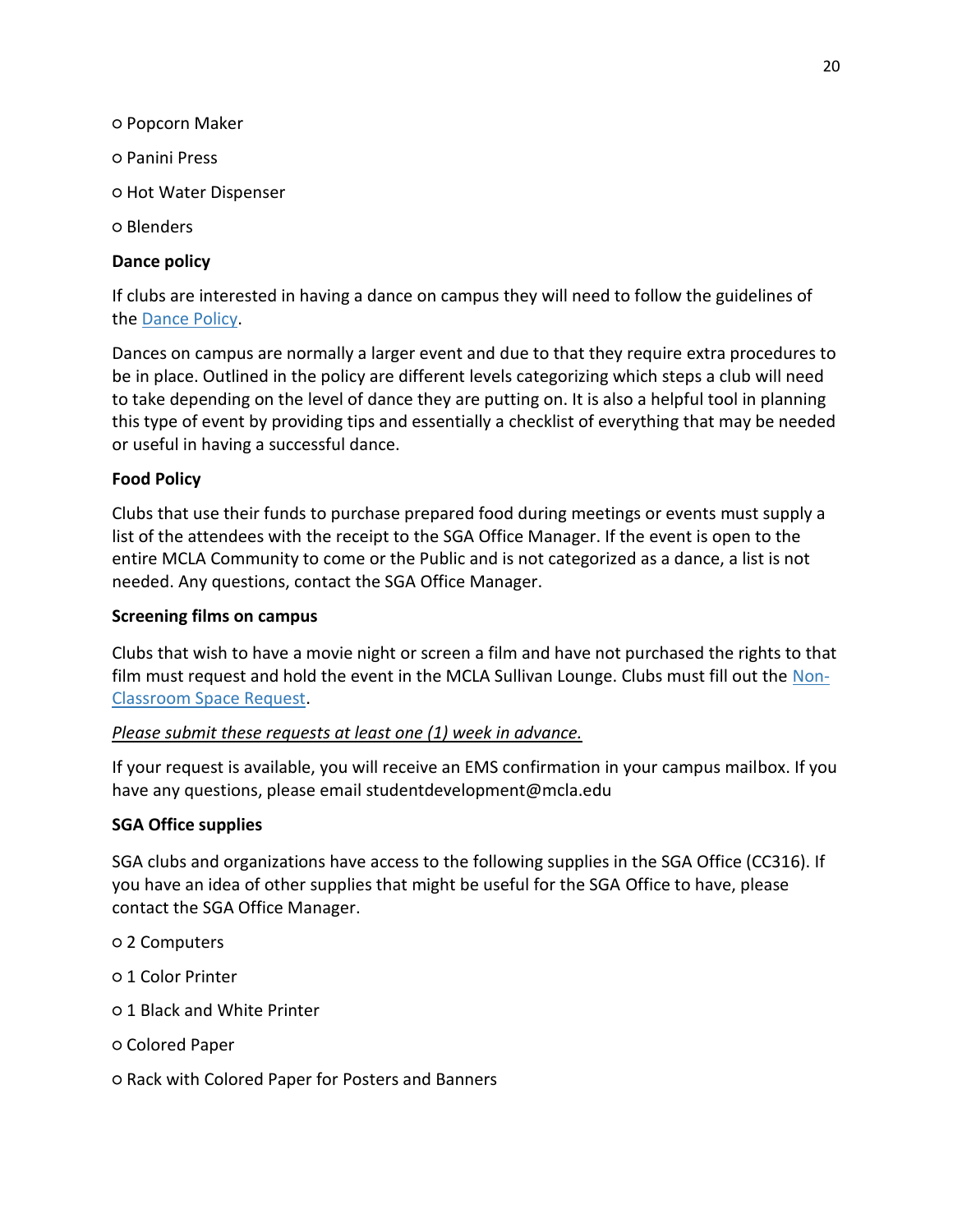- Closet Space for Club Storage
- Storage Bins (1 per SGA Club)
- Small and Large Binder Clips
- D8 Batteries
- Scotch and Duct Tape
- Push Pins
- Staplers/ Staples
- Note Cards
- Post-Its
- Scissors
- Hole Punch
- Small and Large Paper Clips
- Pencils
- Glitter and Glitter Glue
- Glue and Glue Sticks
- Paint/ Paint Brushes
- Rulers/ Meter Sticks
- Stickers, Googly Eyes, and Pipecleaners
- Mini Cups
- Washable Markers
- Dry Erase Markers
- Sharpies
- Pencils
- Highlighters

#### **Co-sponsorship**

When planning events Clubs may be interested in co-sponsoring with SGA, departments on campus, or each other. Co-sponsoring is a great way to connect different groups on campus together, collaborate with similar groups on an event, and even share resources like funding, volunteers, and supplies.

#### **Co-Sponsoring with other Clubs/Departments**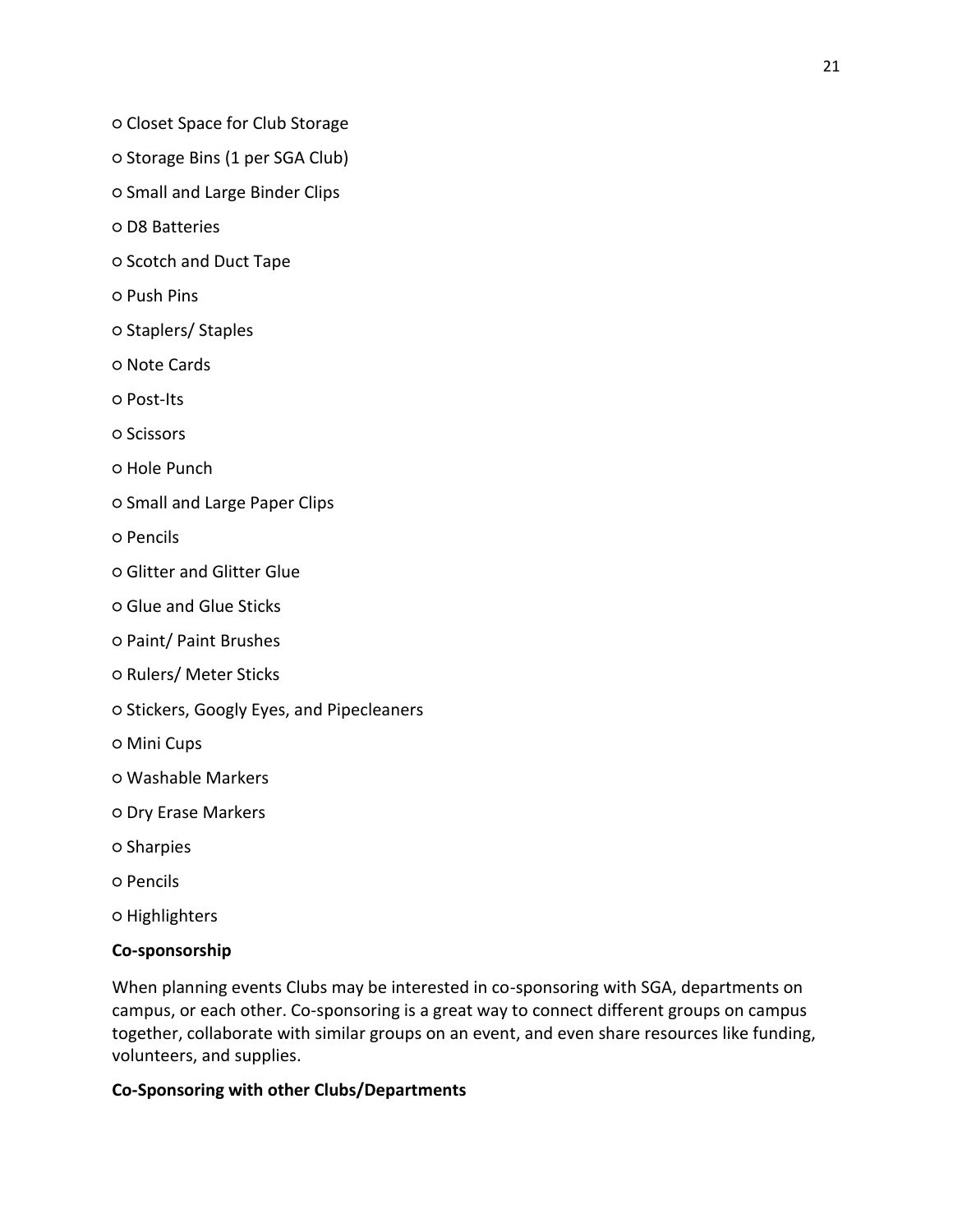Clubs that decide to work with other clubs or departments on campus will need to fill out the [Co-Sponsorship Form Club-Club](http://www.mcla.edu/Assets/MCLA-Files/Student-Life/SGA/Forms/Club-CoSponsorship.docx) and turn it into the SGA Office Manager.

This will help to keep accurate records for the groups that agreed to work together and provide certain resources for an event. Even if one club is donating some funding to another club for an event, this form is needed to be filled out and signed by both groups so the SGA Office Manager may have approval to officially transfer those funds over. (Please see "Donations" under the [Financial Resources](http://www.mcla.edu/Student_Life/studentdevelopment/studentgovernment/financial-resources/index) tab for more information.)

## **Co-Sponsoring with SGA**

Clubs that would like to work with SGA will need to fill out the [SGA Co-Sponsorship Form](http://www.mcla.edu/Assets/MCLA-Files/Student-Life/SGA/Forms/SGA-CoSponsorship.docx) and turn it into the SGA Office Manager.

It is important to turn this form in *at least 3 weeks in advance* to the event so it may go through the SGA process below:

1. Once the SGA Treasurer receives the form from the SGA Office Manager, they will bring up the request to the Budget Finance Committee (BFC) that will review the request and come up with a recommendation for SGA.

2. Clubs will be updated the status of their request during this process and need to be prepared to answer follow up questions via email or even in person at a BFC meeting.

3. The request then goes to the SGA meeting where the Senate has a week to review and then vote the following meeting with the club present. Again the club will be updated and invited to the SGA meeting when the Senate discusses and votes.

# **Budget Processes**

Once recognized by SGA, clubs and organizations are eligible to request monies through the SGA Treasurer. Funding allows members to enhance their club or organization in many ways. They may use the money to attend a conference, bring in a speaker, purchase items, or have food at their meetings. New clubs will not have access to a budget until they have been active for at least one year. Should a new club need financial assistance, they may seek the support of other clubs or approach the SGA Treasurer for funds, who will then present the request to the Senate.

The amount of funding an existing club or organization receives is determined by the SGA in the Spring of each year. Once funds are distributed, clubs and organizations are responsible for maintaining their budget and any expenses/paper work that that needs to be processed. It is the responsibility of the SGA treasurer to assist any club or organization that may need help with this process.

# **Funding**

The more active a club or organization, the more funding the are likely to receive. Money appropriated to clubs and organizations is based upon the following criteria:

1. Club Membership/Participation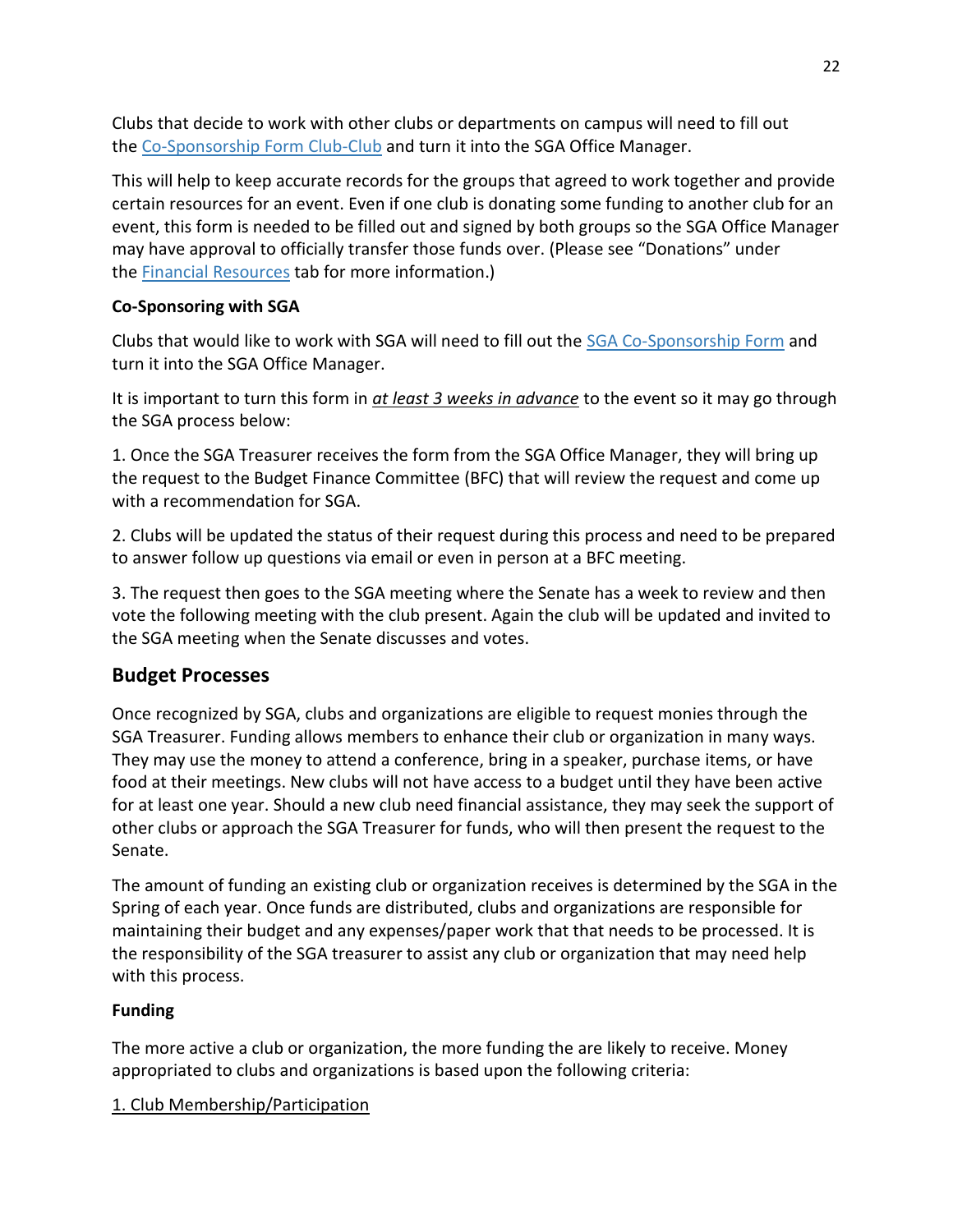The number of consistent members a club has as well as the number of active nonmembers who participate in the activities of a club will be taken into consideration when funds are distributed. For example, clubs and organizations such as the Student Activities Council (SAC), the Beacon and WJJW receive larger amounts of funding because they serve a larger number of students.

#### 2. Club Activity

Clubs that are active on campus, sponsor major campus events and hold sufficient and consistent meetings to organize and plan those events will receive more funding than those that do not. The number of activities and events a club holds per semester will heavily weigh in how much funding that particular club receives, which is why it is critical that they keep the Coordinating Vice President informed of all their events. Past performance also plays greatly in how much money a club or organization will receive.

# 3. Adhering to Constitutional Provisions

All clubs and organizations will be accountable to both their individual constitution and SGA's. Those clubs and organizations that do not follow the constitutions or guidelines may have their budgets frozen.

# 4. Maintaining Communication

Clubs and organizations that maintain an open line of communication between their club and the SGA will fare best in regards to funding. Since SGA is responsible for distributing funds, it is critical that they are kept aware of all activities. Meeting minutes, copies of event advertisements and any other relevant information should be given to the Coordinating Vice President's mailbox.

#### **Budget Procedure**

To maintain recognition within SGA and receive funding, there are certain requirements each club or organization must follow. They must:

1. Send its president and treasurer to one finance meeting held each semester with the SGA Budget Finance Committee as well as any other mandated SGA club and organization meeting or workshop.

2. Keep and submit, to the SGA email SGA@mcla.edu, a record of all meeting agendas and minutes.

3. Follow all budgetary procedures as outlined in Financial Resources.

4. Submit a current list of the officers to the Coordinating Vice President and SGA Office Manager.

5. Complete any programming requirements as outlined by the constitution.

6. Adhere to the SGA Non-Hazing Policy.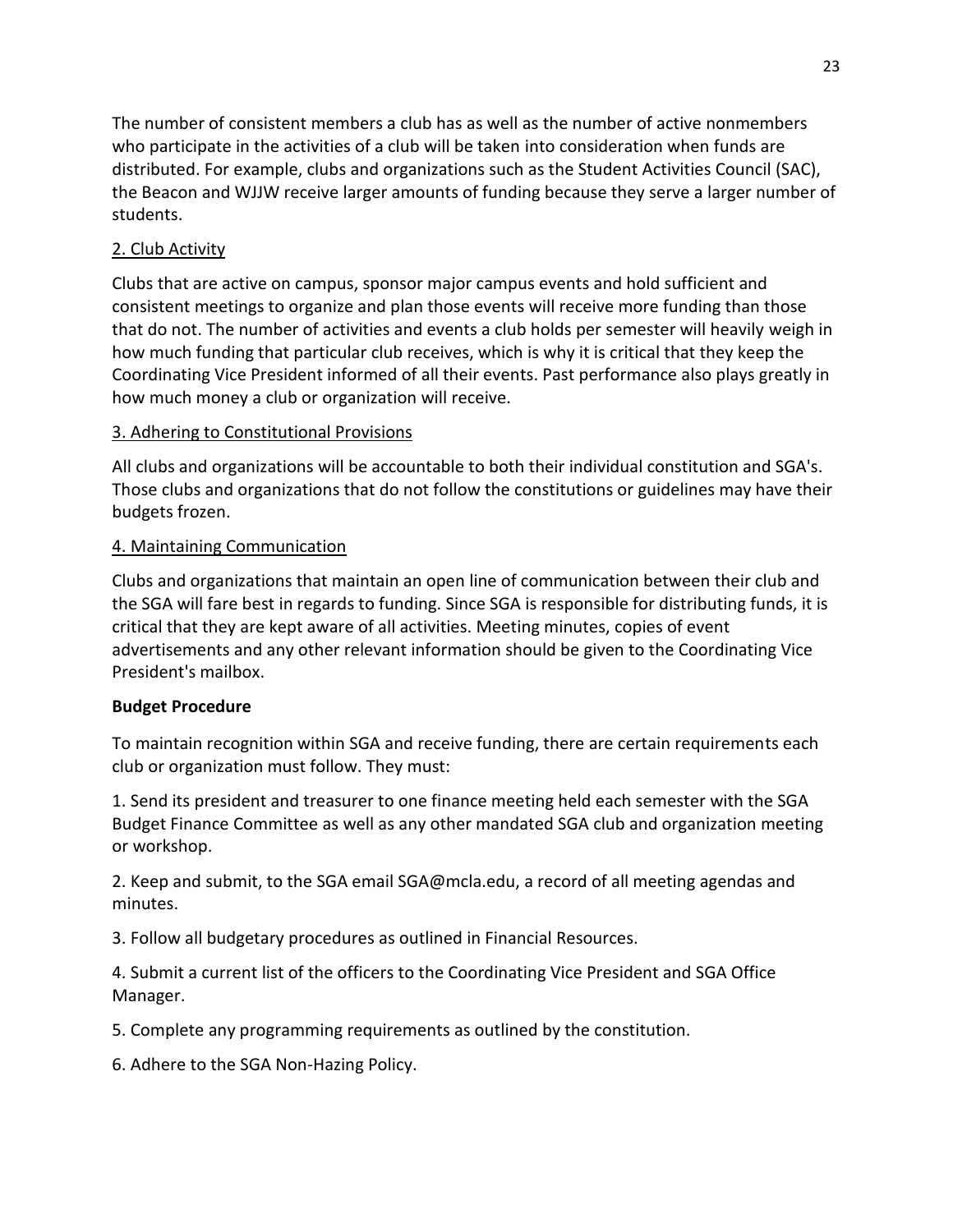All information submitted to the Coordinating Vice President and Office Manager is filed in the appropriate file within the SGA Office. This helps to provide a history for future members of each club.

#### **Purchase orders**

To request money for supplies, food or any other need your club or organization may have, Purchase Orders must be filled out and submitted to the SGA Office Manager at least three weeks in advance. Last minute requests will not be processed unless considered an emergency. Budget line information may be obtained through the SGA Office Manager.

Under no circumstances should members of a club or organization use their own money for any purchases without prior permission from the SGA Office Manager or the SGA Advisor. Reimbursements will not be allowed, unless prior permission has been granted. Should a club member use their own money, a refund will not be issued.\*

Club funds are for purchasing whatever a you need to stay operational but the type and cost of certain equipment will need prior approval to decide whether that purchase is necessary.

When filling out Purchase Orders, the following items must be kept in mind:

a. Any purchase of more than \$2000.00 must be sent out to bid by either three phone bids or three submitted written bids. These bids are processed through the Treasurer's Office. Since the bidding process may be time consuming, it is recommended that four weeks are allowed.

b. Anyone making purchases without authorized approval through Purchase Orders, will assume personal financial liability for those purchases. SGA will not be held responsible or reimburse the individuals who do so, unless, prior approval from the SGA Office Manager or the SGA advisor has been obtained.

c. Each Purchase Order must have a receipt in order to be paid. Anyone who does not submit a receipt will assume full financial responsibility. After the event or purchase, receipts should be turned into the SGA Office Manager.

#### **Contract for services**

Anytime there is someone providing a service to the club or organization, (speakers, performers, referees, trainers, etc.) a Contract for Services Agreement must be filled out with the appropriate signatures. If presenting the check to the service provider on the day of service, it is critical that these forms are processed at least three weeks prior to the event. Failure to do so may mean that performers will not receive their payment.

Only fill out a contract for services if you are hiring someone from outside the college. If you are looking to hire and MCLA student you will need to do it through the MCLA employment page. Faculty and staff can also be hired but to do so you should contact Amanda Schuler, the SGA office manager.

#### **Credit card**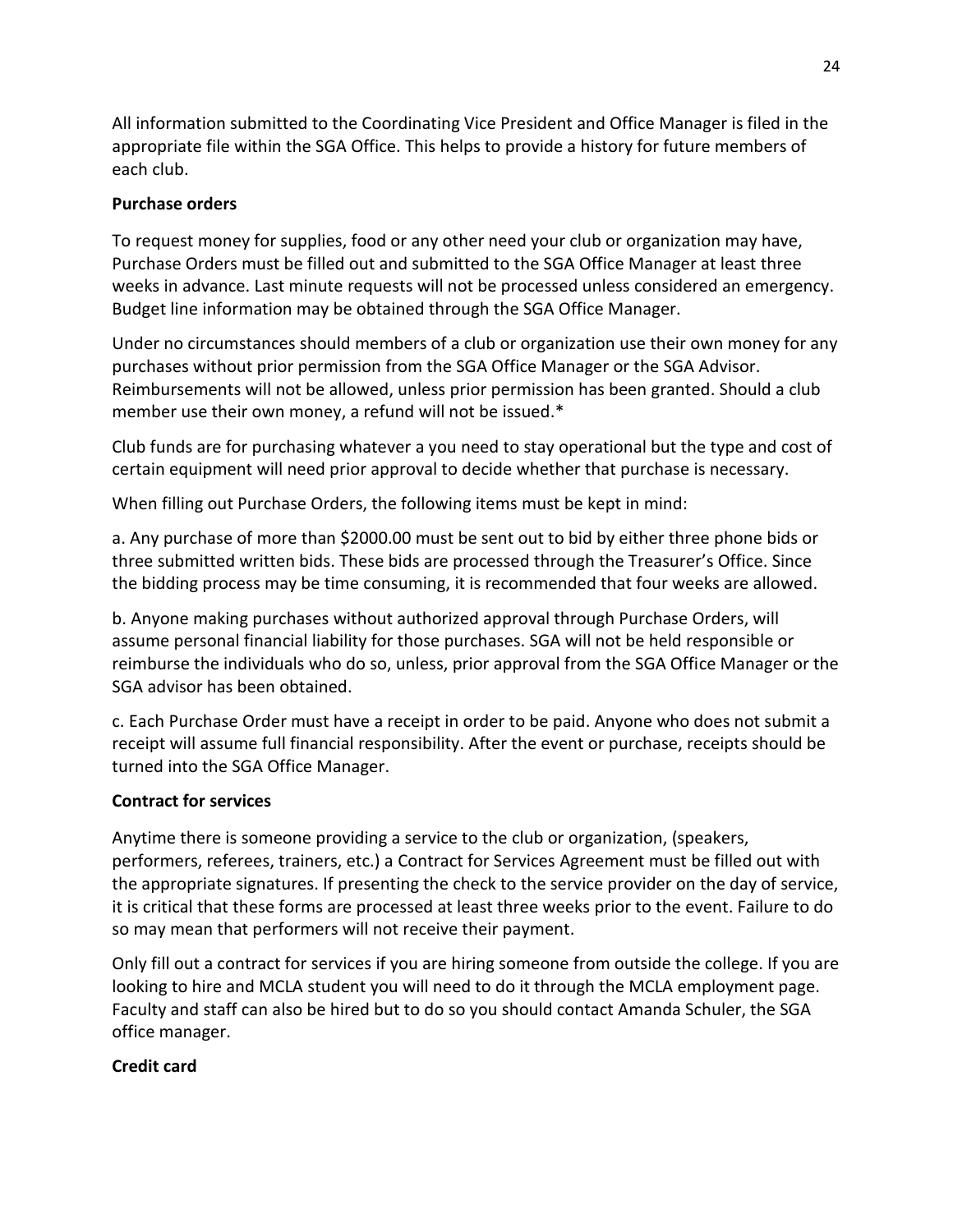The SGA college credit card may be signed out by all SGA affiliated clubs that have received funding for the current academic year in the SGA Office CC316 for basic purchases.

This card is first come first serve and includes a tax exempt form when signing out. Most businesses will accept this form and may request it. You are allowed to give them the form should they ask but please let the SGA office know so they can replace the form later.

#### **Walmart card**

The SGA Walmart card may be signed out by all SGA affiliated clubs that have received funding for the current academic year in the SGA Office CC316 for basic purchases.

This card is first come, first serve and comes with a tax exempt card specifically for Walmart. When you are at Walmart you MUST hand the cashier the TAX EXEMPT CARD before they scan your items at checkout.

#### **Giftcards and prizes**

When giving out gift cards or other prizes, clubs must always turn in a Prize Winner Form. A template for this is available on the forms page but clubs may also submit a typed list of prize winners if they prefer.

#### **Donations**

Clubs/organizations are allowed to donate up to \$150.00 to co-sponsor an individualized (not open to entire MCLA community) event or program from one MCLA club/organization to another MCLA club/organization or department.

Clubs/Organizations can donate unlimited funds to co-sponsor an event or program that is open to all MCLA community members.

Clubs/organizations are allowed to donate total fundraised amounts to any club/organization or department. This essentially means that a club may fundraise for another club/organization or department.

Clubs/organizations are allowed to donate/purchase items up to \$50.00 of club money (from their budget) to co-sponsor an individualized (not open to entire MCLA community) event or program. Funds can be transferred from one club to any club/organization or department.

**Gifts:** Clubs are allowed to purchase gifts, gift cards, etc. but may not exceed \$50.00 to recognize someone who has gone above and beyond to help the club advance or succeed.

#### **Fundraising**

Any club or organization wishing to hold a fundraiser must receive permission prior to the event. The Fundraising Activity Application must be filled out and turned in to Student Development CC310 for approval at least 2 (two) weeks prior to the event date.